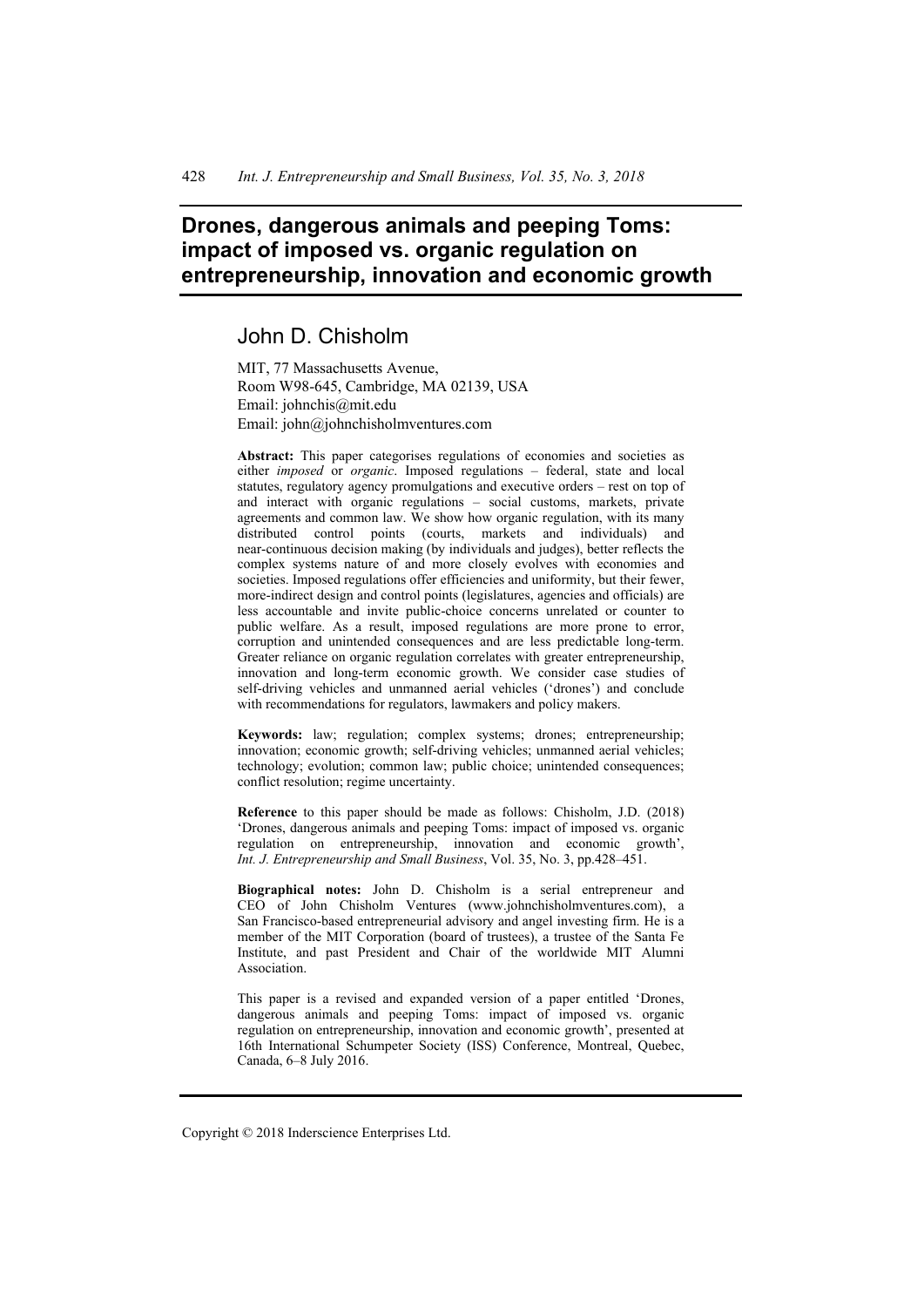## **1 Introduction**

Most of the news, public discourse and popular mindshare today around regulation of economies and societies pertains to federal, state and local statutes, regulatory agency promulgations and executive orders. Yet these are not the only, or arguably even the most important, forms of regulation of societies and economies. Underlying and alongside these governmental regulations are customs, markets, private agreements and common law, many of which are not even documented, much less codified as rules. These forms of regulation emerge without top-down action by a legislature, parliament, monarch, president, prime minister or dictator, but rather by the distributed decisions and actions of millions of people and thousands of judges taking place in parallel. Some of these latter forms of regulation long pre-date the formation of governments. I call these two forms of regulation *imposed* and *organic*, respectively (Table 1).

How do these intertwined forms of regulation interact and how do they affect (and effect) innovation, entrepreneurship and economic growth?

## **2 Organic regulation**

Organic regulation includes:

- x *customs* ('traditional and broadly accepted ways of behaving or performing actions specific to a society, place, or time')
- *common laws* based on and arising from customs
- *markets* that emerge from people exchanging goods and services for mutual benefit
- *private agreements* among individuals, businesses and other organisations.

In humans, customs arise from countless interactions and experiences and include, among much else, notions and practices of childrearing, courtesy, courtship, hospitality, injury, insult, public nuisance and private property. Technology influences customs: use of the pill increased public acceptance of non-marital sex (and vice-versa) and texting has reduced the frequency with which we make phone calls. Such social norms that regulate group behaviour both extend well beyond and pre-date humans, as in packing behaviour in wolves and pecking orders in chickens.<sup>1</sup>

Common law originated in the UK in medieval times but has roots dating back to the Magna Carta (1215), which limited the rights of the crown. In common law traditions, independent judges and courts of law seek precedents containing guidance or standards for resolving disputes and enforcing contracts. Those precedents are themselves typically based on earlier precedents, which ultimately reflect the customs of the jurisdiction. If no precedents are seen to apply, judges or juries make law – define resolutions that best suit circumstances, perhaps invoking what would seem reasonable to a 'reasonable person' – and thereby establish precedents. Such 'judge-made' laws from lower courts compete in higher courts. If higher courts concur with a resolution, it can become the law of the land. Invoking precedent – the principle of stare decisis ('stand by things decided')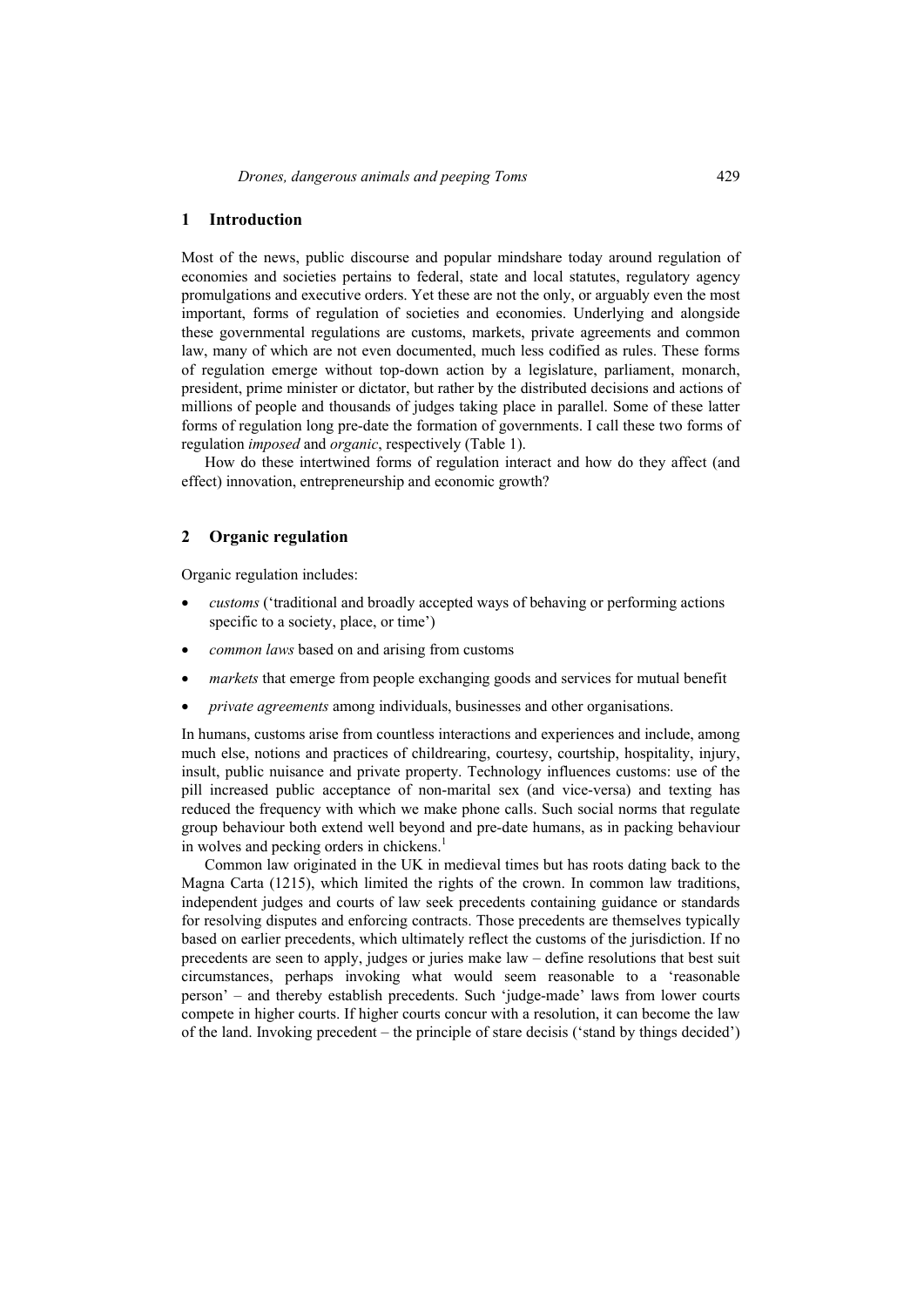in legal terms – brings continuity, comprehensibility and predictability to society. Over the last two centuries, Australia, Botswana, Canada (except Quebec), Hong Kong, New Zealand, South Africa, the UK and the USA have inherited English common law traditions.

**Table 1** Imposed vs. organic regulation

| Type of regulation $\rightarrow$ | <i>Imposed</i>                               | Organic                                                                                                          |
|----------------------------------|----------------------------------------------|------------------------------------------------------------------------------------------------------------------|
| Examples                         | <b>Statutes</b>                              | Customs                                                                                                          |
|                                  | Regulatory agencies                          | Markets, private agreements                                                                                      |
|                                  | Executive orders                             | Common law                                                                                                       |
| Codified?                        | <b>Yes</b>                                   | No.                                                                                                              |
| How created                      | • By lawmakers, regulators and<br>officials. | • Emergent from social interactions,<br>economic transactions and<br>courtroom decisions.                        |
| How it evolves                   | • By lawmakers, regulators and<br>officials. | • Emergence of new social patterns.                                                                              |
|                                  |                                              | • Adaptation to new technologies.                                                                                |
|                                  |                                              | • Variation (by thousands of judges<br>and juries) and selection (by other<br>judges, juries and higher courts). |

Common law, especially early<sup>2</sup> common law, is open-ended and economical: it does not try to address all cases that may arise in advance; rather, it addresses cases as they arise. It is also uncodified: it exists only in the many decisions handed down by judges and juries and evolves as decisions are handed down. Rather than rules, it provides guidance and standards. Over decades and centuries, customs and common laws reinforce each other, either positively or negatively and thus coevolve with each other and society. A custom is reinforced each time case law (precedent) that embodies the custom influences or determines the outcome of a court case. That custom is then more likely to persist in society and custom and precedent are more likely to be asserted and prevail in future cases. Conversely, customs and cases that are not cited are less likely to persist or influence future cases.

Even if common law and statutes apply, customs may still prevail to resolve disputes. In Shasta County, California, cattle grazing on open ranges – a practice dating back more than a century – may wander onto and damage private property, eat other ranchers' feed, or cause car accidents. But rather than turn to county officials, small claims court, or lawsuits, ranchers assume the cost of damages and maintain an informal community ledger of who owes what to whom. If infractions persist, a rancher may threaten castration or termination of cattle. Ranchers maintain such practices in part to avoid regulations from being imposed on them (Ellickson, 1986).

While many customs arise to resolve conflicts, *markets* arise from buyers and sellers seeking, finding and exchanging goods or services for mutual benefit. Technology, markets and customs all co-evolve with one another: for example, the Internet and global supply chains have incentivised millions around the world to learn English. Both customs and markets are forms of self-organisation that persist as long as they benefit the parties that adopt or participate in them.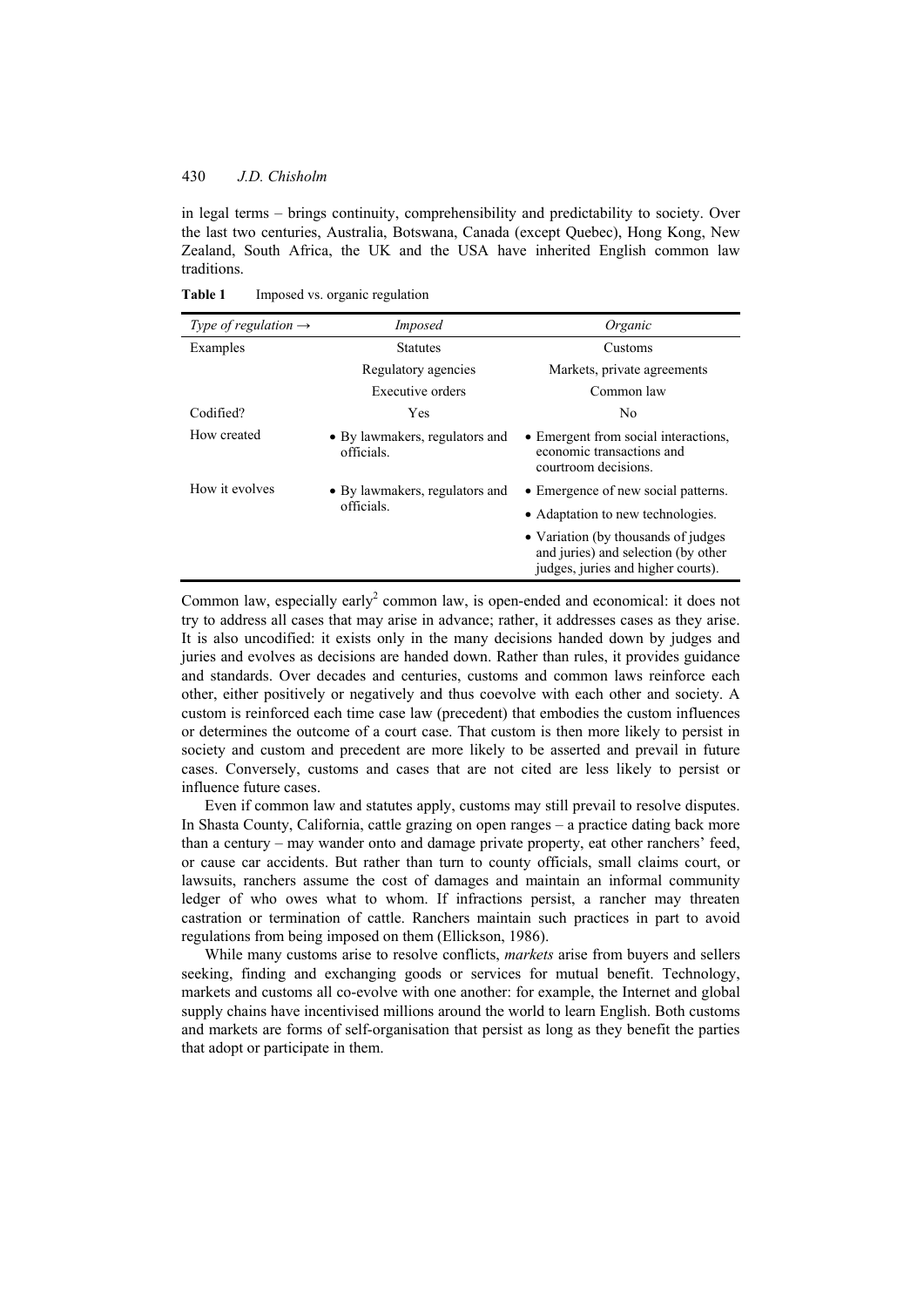Nobel laureate Smith (2008) has demonstrated how markets and the property rights that they pre-suppose can emerge spontaneously and could do so even in pre-agricultural communities well before the appearance of governments. He found that participants in experiments, without external enforcement, created conventions that secured property rights and enabled trade, despite theft being in the participants' self-interest (Kimbrough et al.,  $2010$ .<sup>3</sup>

Like the anthill that arises from the interactions of many ants without deliberate design, customs, markets and common law arise from the interactions of many humans without deliberate design. In contrast, individuals, businesses, clubs, homeowner associations and other organisations deliberately design private agreements. Such forms of private enforcement, self-governance and self-regulation are broadly referred to as private governance (Stringham, 2015). Hasnas (2008) uses the term consent-based law.<sup>4</sup> Because the parties themselves design, negotiate and voluntarily consent to private agreements, we categorise them as organic regulation.

The human propensity to self-organise for mutual and social benefit defies law and politics. Even in totalitarian states that permit few or no freedoms or free exchange – imposed regulations in extreme form – forbidden languages persist and underground and black markets (unintended consequences of despotic rule) still arise (Remnick, 1990). Let's see how organic regulation reflects the complex systems dynamics of societies, economies and technologies.

## **3 Societies and economies as complex adaptive systems**

Societies, economies, technologies, the environment and the brain are examples of *complex adaptive systems* (Mitchell, 2009):

- *Order* in them emerges not from deliberate design or top-down command and control but bottom-up from the interactions of large numbers of organisms or other actors. Examples: people giving rise to customs; buyers and sellers giving rise to wage and price levels and business cycles; different species giving rise to sustainable ecosystems; and neurons giving rise to large-scale patterns that form thoughts.
- Those interactions also form *feedback loops*, either positive or negative, that can produce non-linear, unpredictable and extreme results. Imperceptible changes and developments today can give rise to major differences in outcomes tomorrow. Examples: the rise of Google and Facebook, booms, busts, best sellers, fads, peacocks' tails and cancers.
- The systems *evolve* through variation and selection and are never at equilibrium (despite what they taught us in Econ 101). Rather, they are dynamic and constantly drawn to lower energy, lower risk, or higher payoff states ('attractors'). The systems are *adaptive* in that actors *adjust* (not merely react) to changes in other actors and the environment. Examples: in economies, people adopt new technologies and abandon old ones. In the environment, foreign species arrive and native species go extinct; species adapt. In human populations, immigrants and emigrants arrive and leave. In workforces, millennials reach working age and baby boomers retire.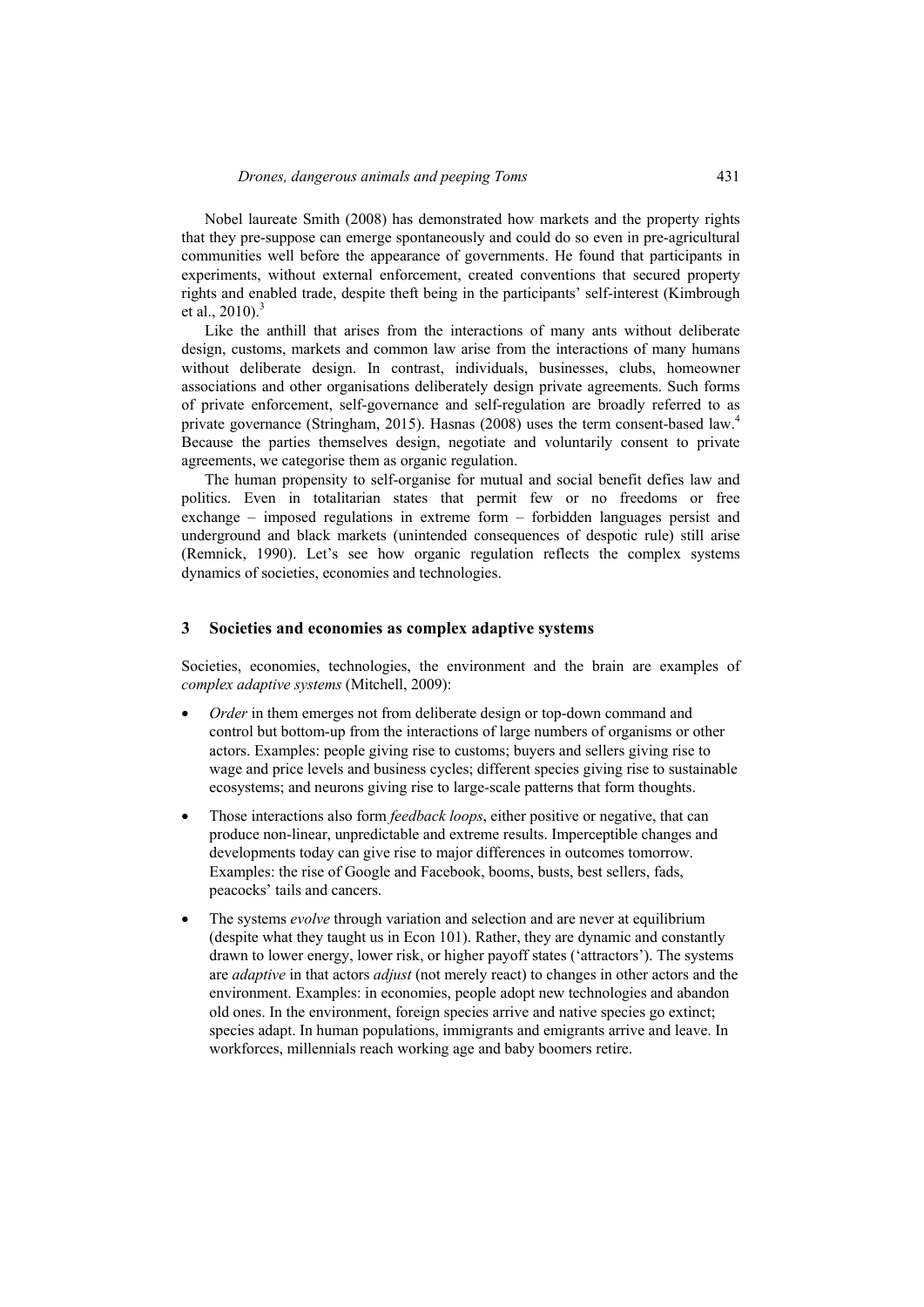- *Diversity* grows with the number of combinations of actors, often exponentially. Examples: the Cambrian explosion and the Industrial Revolution. Diversity tends to make a system both more *robust* (better able to continue functioning when perturbed or shocked) and more *resilient* (able to return to its original state more rapidly after being perturbed or shocked). Examples: genetically similar crops are more vulnerable to parasites, and identical computer operating systems to viruses, than more diverse crops and operating systems, respectively (Page, 2007).
- *Unintended consequences* often arise if the elements in such systems are controlled or constrained from behaving the way they would without such imposed constraints (Norton, 2008). Complex systems behaviour is determined by interacting factors along multiple dimensions; imposed constraints tend to be, if not one-dimensional, of lower dimensionality than the system; forces or tendencies along other dimensions thus adjust to and offset the constraints, giving rise to unintended consequences. Occasionally the unintended consequences are good; usually they are bad. Examples: laws causing police to stop motorcycle riders without helmets reduce motorcycle theft (most thieves don't carry helmets); drug wars foster organised crime; draining of wetlands causes flash floods and droughts; rent controls reduce the quantity and quality of housing and thus drive up rents.

Organic regulation reflects these complex systems dynamics. For example, common law allows for variation (by thousands of judges) and selection (by other judges and higher courts) and thus evolves with societies, economies and technologies. It is also is bound to them through real-world cases: in the words of US Supreme Court Justice Oliver Wendell Holmes Jr. (1923), "The life of the [common] law has not been logic; it has been experience". Distributing control among thousands of judges makes it harder to corrupt the system. Financial author Taleb (2012) calls common law 'anti-fragile', meaning that challenges and stressors improve it. Each new case potentially extends or refines a body of common law.

## **4 Imposed regulations**

Imposed regulations – federal and state statutes, regulatory agency promulgations and executive orders – reflect top-down civil law traditions and the policy objectives and interests of lawmakers and regulators, not merely resolving disputes as in common law and self-organisation as in markets. Statutes and regulations are created through new bills being introduced, negotiated by lawmakers and voted into law; and by agencies and political leaders defining and enacting regulations and orders.

Imposed regulations can address issues not efficiently addressed on a case-by-case basis, either because the cases are so numerous (e.g., parking and traffic violations) or because the cases concern public goods or commons where private property and ownership rights are not well defined (e.g., air pollution and public defence). In these cases, setting rules top-down may be more practical than having judges consider circumstances and precedents and adjudicating case by case.

Most of continental Europe, including France, Spain and Germany, has followed civil law traditions. Dating back to Roman times, emperors and legislatures provided rules for judges to follow.<sup>5</sup> In the early 19th century, Napoleon initiated a comprehensive codification of civil law in France that brought clarity and consistency to the law and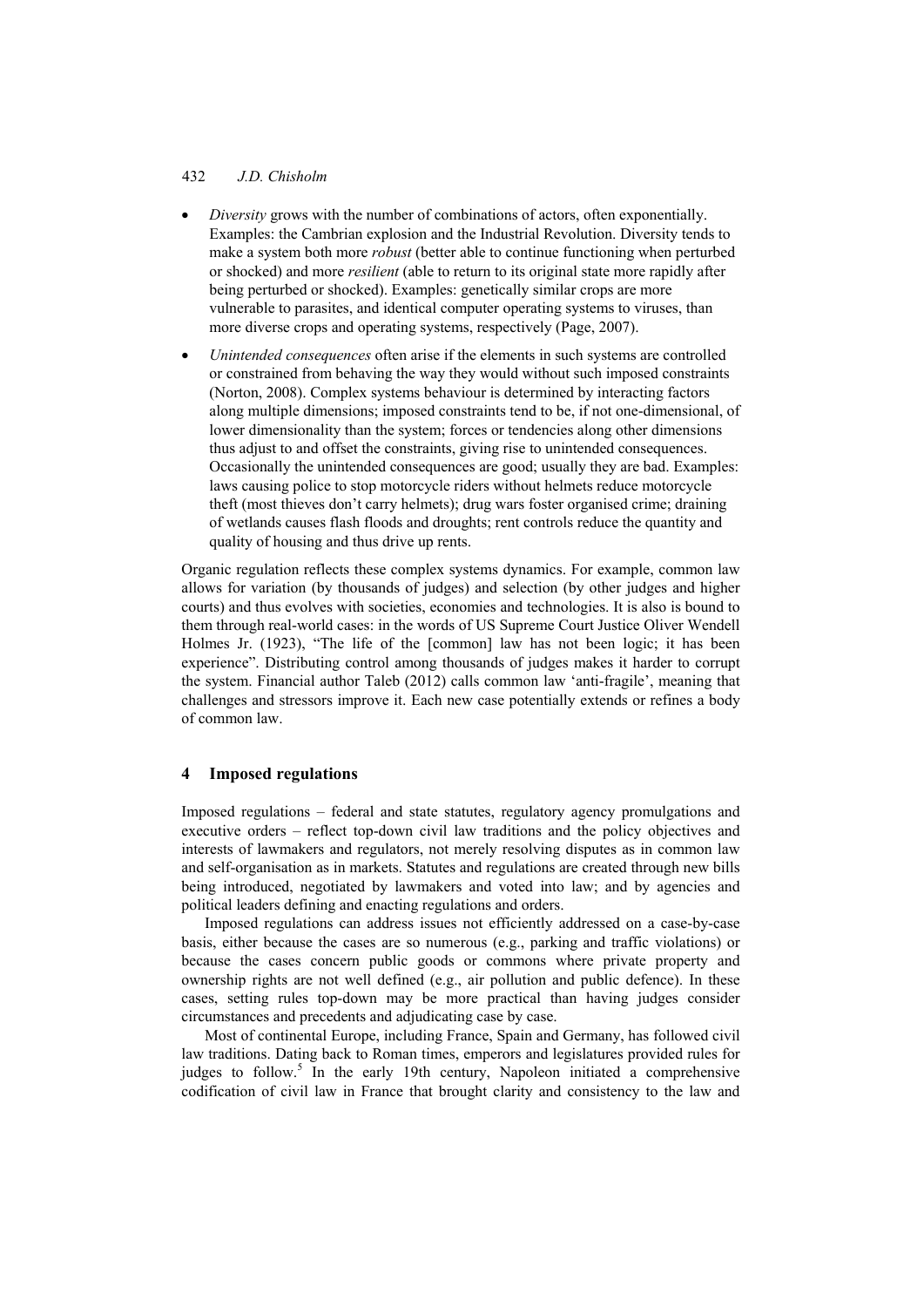nullified much prior law. Codification helped Napoleon consolidate power: judges became administrators who did not make law but merely applied it to the facts of cases. The central control and efficiency that civil law afforded made it the legal regime of choice for political leaders throughout much of Europe and later the world, particularly through the colonies of continental European powers. In the words of Damaška (1986), civil law is 'policy implementing' and common law is 'dispute resolving'. In jurisdictions where civil law traditions prevail, even if all parties concerned see resolutions counter to statutory law as more equitable and attractive, judges and their litigants have little power to adopt them. In contrast to continental Europe, the UK was late to make widespread use of statutory law. According to Ponzetto and Fernandez (2008, p.403), "Although England has known legislation since the Middle Ages, before the 20th century it was used sparingly and reluctantly".

While public goods and commons are generally considered the purview of imposed regulations, the late economics Nobel laureate Elinor Ostrom showed that organic regulation has long addressed even these cases on local scales. Tribes, communities and other organisations, even voluntary ones, have managed commons such as fishing lakes and forests without top-down authorities or codified rules for centuries. These selfgoverning groups optimise commons management using local knowledge, collaboration and graduated sanctions for free riders (Ostrom, 1990). Separately, anthropologist Steve Lansing documents how Balinese rice farmers have evolved collaborative rituals, sanctions, and the use of water temples to conserve and manage fresh water supplies for a millennium, again without top-down authorities or codified rules (Lansing and De Vet, 2012). So even public goods and commons may be organically regulated if free riders can be monitored and managed.

## **5 Public-choice concerns of imposed regulations**

Vermont Law School Professor Goodenough (2011) observes that lawmakers and regulators have multiple objectives in drafting, negotiating and approving legislation and regulations. They seek efficiency, fairness, to better society and to heed popular sentiment. At the same time they try to secure campaign funding, attract special interests, insulate themselves and their agencies from risk and achieve other non-public welfare objectives. Legislators and legal scholars codifying statutes may be distant in geography and time from people and customs to whom and to which the law is applied, reducing both their local knowledge and accountability. A branch of economics – public choice – addresses how economic and other incentives unrelated to public welfare influence the law and regulation made by legislators and agencies. Such incentives invite public-choice concerns, for example:

- 1 Protecting favoured constituents. Examples: many cities prohibit online ride sharing, protecting conventional cab companies from Uber and Lyft. Florida statutes make it illegal to buy or sell beer in 64-ounce reusable containers, protecting major brewers from small craft breweries (CBS, 2014).
- 2 Protecting agencies. Example: a single death from an allowed drug subjects the US Food and Drug Administration (FDA) to criticism and embarrassment. Disallowing drugs eliminates this risk. Many of those thousands with life-threatening illnesses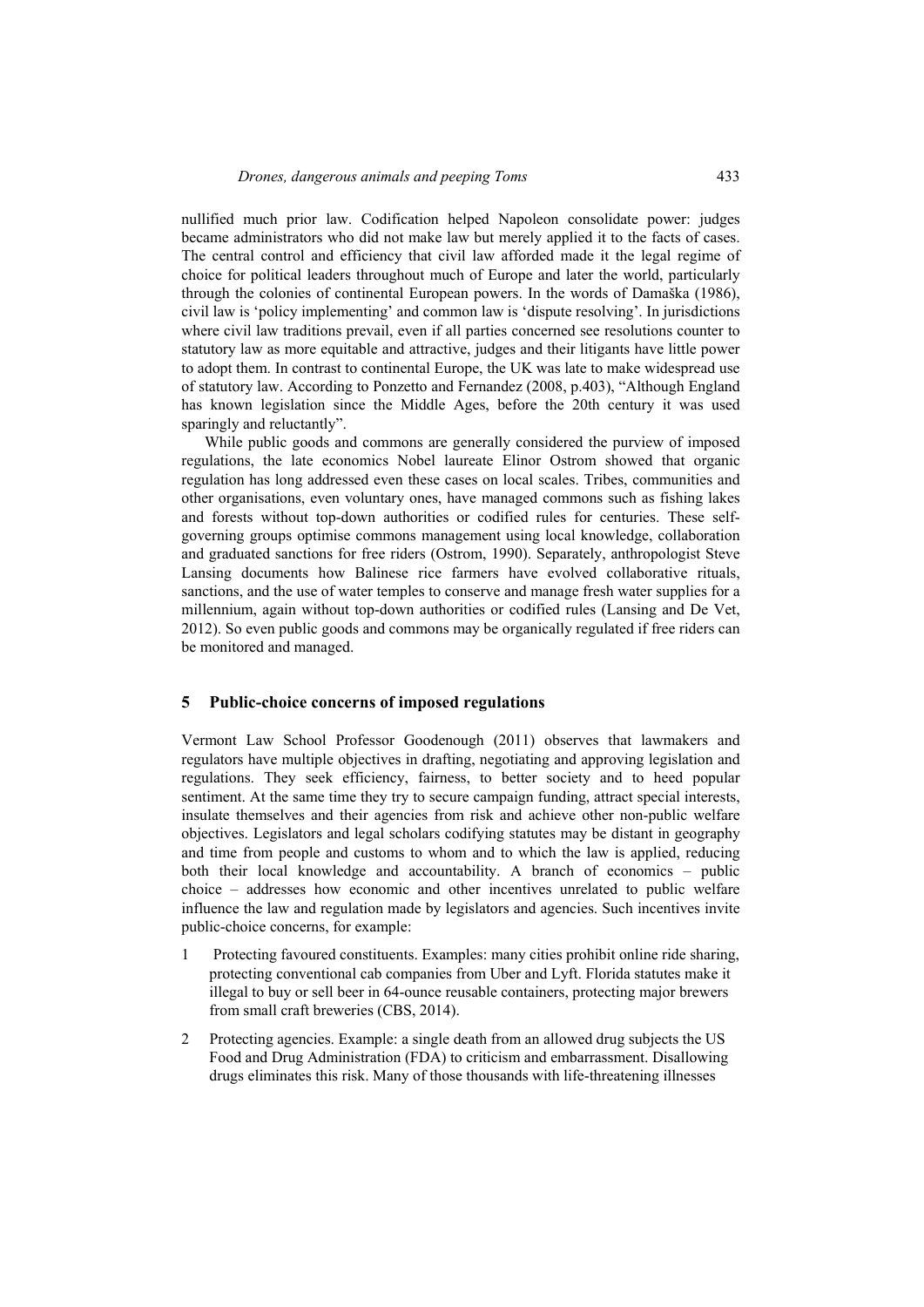whose life the drugs could save would, of course, very willingly take them even with their known risks, given the choice. In 1990, Louis Lasagna, chairman of a presidential advisory panel on drug approval, estimated that thousands of lives were lost each year due to FDA delays in approval and marketing of drugs for cancer and AIDS (Pear, 1990). Indeed, it was the inevitable public outcry that finally forced the FDA to approve those life-saving drugs.

3 Raising hidden taxes. Example: Philadelphia requires anyone who receives any income reported on Internal Revenue Service (IRS) form 1099 to purchase a 'business privilege' license (\$300) (City of Philadelphia, 2001).

Goodenough (2011) observes that classic law and economics analysis prefers judge-made law in part because it is less susceptible than legislatures to such public-choice effects. Many decision makers make the system harder to corrupt.

## **6 How imposed and organic regulations evolve**

As noted above, common law is created and evolves through real-world cases and use of precedent to resolve disputes, through multiple decisions at many levels taking place in parallel. In effect, benches of judges 'crowdsource' common law-making. Common law evolves continuously as new cases arise.

In contrast, statutes and agency regulations reflect the objectives of the legislatures and regulators that were in place at fixed points in time: when the statutes and regulations were drafted, vetted and enacted; and when they are revised. When statutes codify common law as it stands at that point in time, the law's evolution converts from crowdsourced, parallel and continuous, to centralised, serial and periodic. Legislators and administrators may try to predict cases and circumstances, but with ever-accelerating technological change, doing so is increasingly difficult. In 2011, the Federal Communications Commission predicted that wireless spectrum was running out of bandwidth, a crisis averted by WiFi. In 2010, the US Joint Forces Command predicted that the US would experience major shortfalls in oil by 2012, a crisis averted by fracking and horizontal drilling (Chisholm, 2013). Anderlini et al. (2008) conclude that when an environment is sufficiently homogeneous and static, statute law is superior; but when more heterogeneous and dynamic, case law is superior.

In *Crisis in Leviathan*, Higgs (1987) shows that imposed regulations ratchet up in national emergencies such as wars, depressions, terrorist attacks and financial crises. The regulations rarely return to their original states after the crises are over and thus grow over time. For example, passports were temporary wartime measure during World War I but have now persisted for over a century (Dumitru, 2016). According to the US Congressional Research Service (Federal Register, 2014), in ten years, the 2012 Code of Federal Regulations' 174,545 pages increased by over 21% and in just five years, the number of binding rules they contain rose by 11.2% (Martin and Von Laer, 2016).

Because of the time and effort required to draft, negotiate and pass legislation, successive groups of lawmakers do not automatically revisit statutes and regulations as do judges with case law. Lawmakers may even try to block updates and revisions to avoid the risk of either unwanted amendments or reversals. Nonetheless, when enacted, either new or revised legislation can cause dramatic changes in regulation with little regard for precedent. The US Affordable Care and Sarbanes-Oxley Acts alone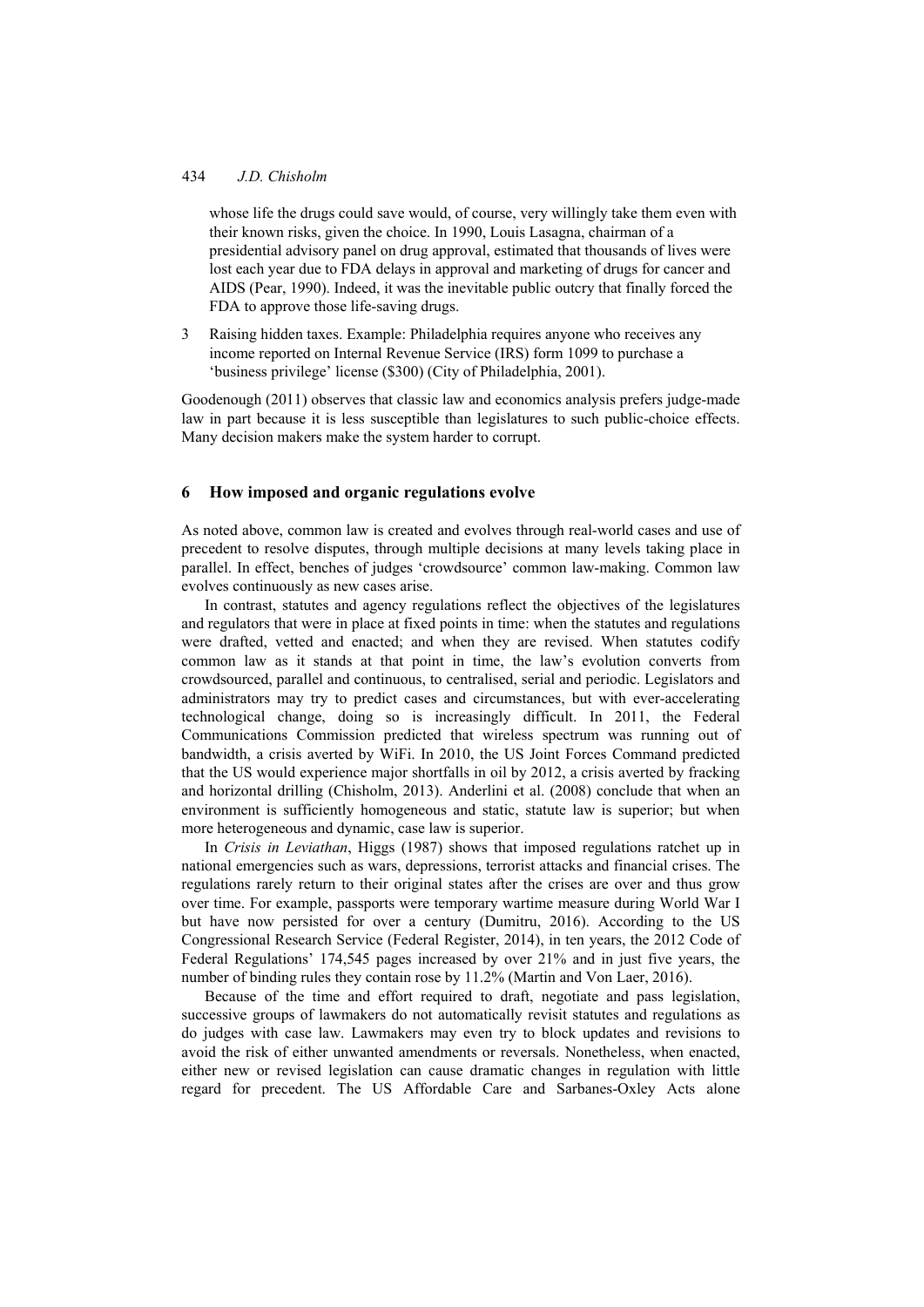represented tens of thousands of pages of law and supporting regulation. So statutes evolve and grow in less frequent but larger and more unpredictable steps than common law.

## **7 How organic and imposed regulations interact**

In jurisdictions with both traditions, statutory law and common law are deeply intertwined and strongly influence each other. For example, in most US states, criminal statutes are primarily codifications of pre-existing common law (*The Economist*, 2013). In the UK, Atiyah (1985) surveyed the ways that statutory law influences common law. From least to strongest influence, they include judges:

- 1 interpreting statutes strictly and narrowly (thus minimally influencing common law)
- 2 using statutes as sources of values and analogies for developing common law
- 3 reasoning by analogy from statutes as if they were case law
- 4 giving statutes precedence as analogies over case law.

The greater use that judges make of 1 and 2, the more common law is free to evolve with and track real-world case experience. The greater use that judges make of 3 and 4, the more legislation imposes on common law.

Across both common and civil law jurisdictions, legislators and judges collaborate, often implicitly. Lawmakers increasingly rely on judges and courts to flesh out details of or fix problems with statutes (Atiyah, 1985). These trends improve statutory law by subjecting it to real-world test cases, but also constrain judges and litigants to conform to legislative and regulatory dictates. Calabresi (1982, p.1) asserts that in the last 50 to 80 years the US has "gone from a legal system dominated by the common law, divined by courts, to one in which statutes, enacted by legislatures, have become the primary source of law." USC Law School Professor Hadfield (2006) concurs that judge-made precedent governs a declining proportion of litigation worldwide.

## **8 Unintended consequences of imposed regulations**

Given that societies and economies are complex adaptive systems, unintended consequences predictably arise when regulations restrict people from or force them into interactions that are different from what they would voluntarily choose or agree to. Such restrictions include controls that limit buyers' and sellers' ability to self-organise for mutual benefit. For example:

- Pierre and Scarpetta (2013) show that employment regulations shift employment from permanent to temporary. The US Affordable Care Act (ACA), which imposes costs on businesses for employees working thirty or more hours per week, has caused many formerly full-time employees to be converted to part time, bad for businesses and employees alike.
- Johnson et al. (2000) finds that the codified rules of civil law allow corporate insiders to structure legal transactions that expropriate outside investors, a form of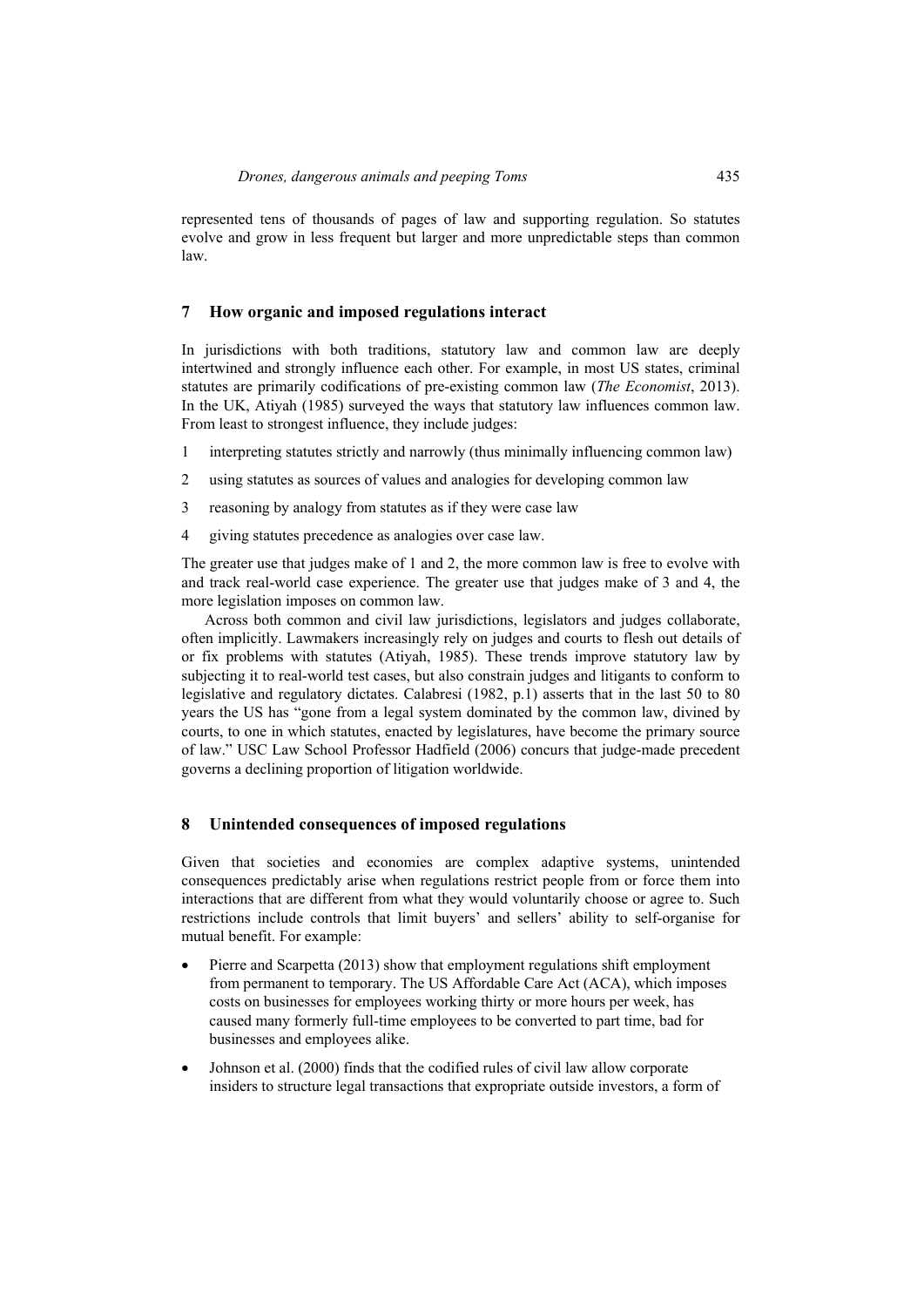self-dealing known as 'tunnelling'. In contrast, the broader standards of common law such as fiduciary duty deter tunnelling more effectively.

- Minimum wage laws incentivise employers to reduce their use of low-skilled labour, accelerate their use of automation and robots and shift work overseas. According to Neumark and Wascher (2006), "A sizable majority of the studies surveyed … give a relatively consistent (although not always statistically significant) indication of negative employment effects of minimum wages. In addition, among the papers we view as providing the most credible evidence, almost all point to negative employment effects, both for the USA as well as for many other countries". If minimum wage laws preclude managers from affording and hiring employees who would eagerly accept lower wages, both parties are again worse off. Such laws are creating high youth unemployment in much of North America and Europe.
- If the FAA unduly restricts testing and export of unmanned aerial vehicles (drones), US manufacturers will move to other countries with markets less hamstrung by regulations, or lose global market share to non-US competitors (see case study).
- If taxes on alcohol or cigarettes are too high, black markets in these goods arise.

Imposing further regulations to plug loopholes does not eliminate unintended consequences. Just the opposite: adding rules creates more opportunities for gaming. Complicated and subjective regulations take time and money to explore and comprehend, imparting advantage to the best funded, most influential or suitably connected. These individuals can afford the best legal teams and the most protracted legal wrangling; they have the influence to win favourable interpretations or exemptions; or they have the means to discover loopholes and determine how best to leverage and exploit them [Acemoglu, (2009), p.10]. Having fewer, simpler and less obtrusive laws that can be readily and widely understood and complied with by everyone mitigates these effects.

## **9 Impact on entrepreneurship**

Since 1992, I have founded or co-founded three software companies in Silicon Valley. Starting a company has become easier in the past 25 years in most respects, thanks to technology. Many more products and services exist today than 25 years ago, creating more opportunities for unique specialisation and differentiation and many more niches that startups can occupy or consolidate. Much technical knowledge and many skills can be acquired free online. Platforms have become more functional and smarter, enabling start-ups to do more with smaller teams. Geographically separated teams can more easily collaborate. Customers, suppliers and collaborators are all easier to find through online search. Entrepreneurs generally need less funding to get started and can more easily identify and qualify funding sources.

In my experience, only regulatory compliance has made starting and growing a business harder. In the US, imposed regulations deter entrepreneurship in at least three ways:

1 Getting started. Examples: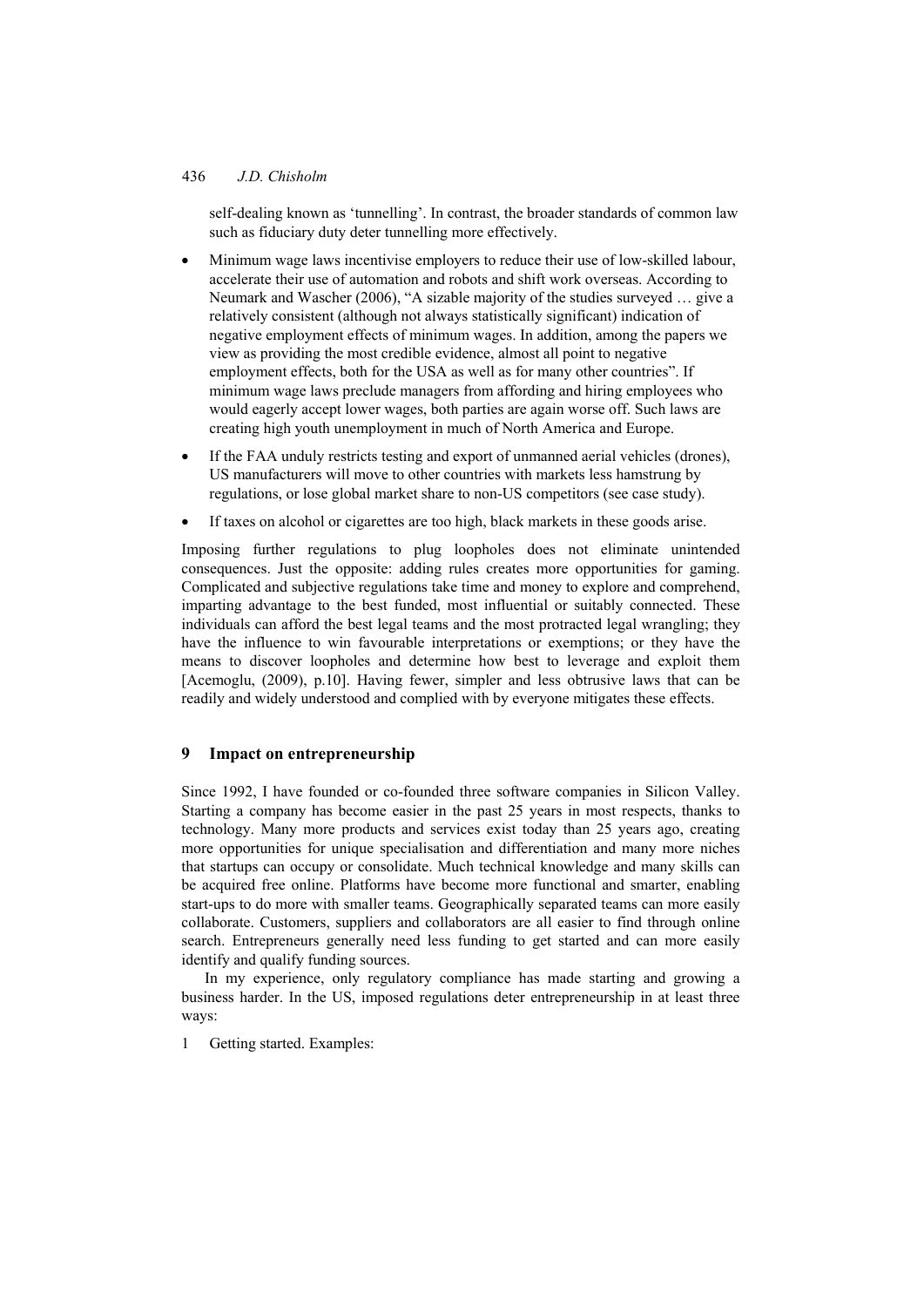a Worker status. When I started my first company, Decisive Technology (now part of Google) in 1992, you could freely hire a programmer or other contractor for as many hours or days per week as you could afford and as the individual was available. As your business grew, you could gradually increase the hours the contractor worked until you could afford to make him or her employee. It made starting a cash-strapped business possible for a novice entrepreneur.

 Today it is much harder: complicated, subjective rules govern whether any worker, even one working just a few hours a week, is considered a contractor or an employee. If deemed an employee, you must withhold income taxes, withhold and pay social security and medicare taxes, pay unemployment taxes and comply with many other laws, rules and regulations. Each has its own supporting documents and forms – for example, the six-page Form SS-8 and its instructions, "determination of worker status for purposes of federal employment taxes and income tax withholding"<sup>6</sup> (Internal Revenue Service, 2014). Satisfying the IRS that your worker is a contractor often requires a tax specialist or attorney, or having another firm hire the contractor as an employee and contract that person to you – a significant management burden and expense in either case, especially for first-time and less-skilled entrepreneurs.

- b Occupational licensing. About one-third of US workers, whether self-employed or otherwise, now require licenses to pursue their chosen occupations (Carpenter et al., 2012). For example, over half of US states require a license to braid hair, a simple and safe practice dating back thousands of years. In some cases, braiders – many of them young black women who can ill afford the expense – must take irrelevant courses in cosmetology costing thousands of dollars (Avelar and Sibilla, 2014).
- 2 Innovation. Start-up research and development budgets go not into innovation but increasingly to compliance with regulations that are often out-dated. Example: until recently, restaurants and commercial kitchen ventilation suppliers had to comply with 1950s regulations that long predated demand ventilation and solid-state controls.<sup>7</sup> See also 'impact on innovation'.
- 3 Expansion. Examples: zoning and building codes raise costs of offices, warehouses and factories. The Americans with Disabilities Act can require costly facilities to accommodate the disabled such as elevators and dedicated parking spaces that may be rarely or never used. Many conditions of the ACA kick in when a company reaches fifty or one hundred employees.

The imposed regulations that most burden fledgling companies vary widely by industry, type of business and company. Table 2 shows some candidates for the USA (Chisholm, 2015).

According to a 2012 study of the US census bureau longitudinal business database, the number of new businesses created for every 10,000 working-age Americans has declined from approximately 27 in the 1980s to 25 in the 1990s to 22 in the 2000s (Lynn and Khan, 2012). Using data from the Bureau of Labour Statistics, the study also showed that the percentage of working-age Americans who are self-employed dropped by 13.6% from 1994 to 2011. As a percentage of all businesses, new firms dropped from 16% in 1977 to less than 8% in 2010.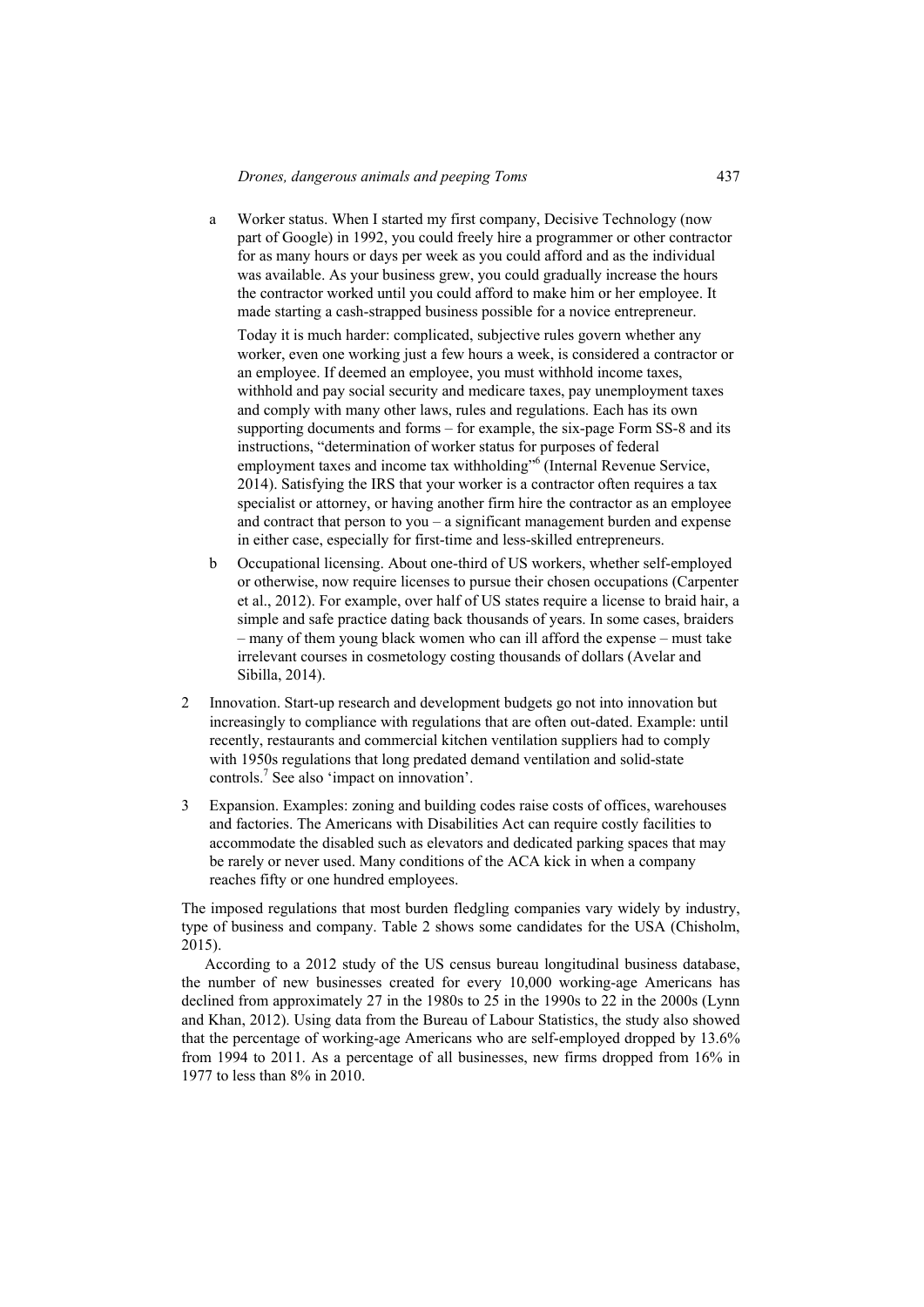Since 2009, through entrepreneurship workshops and my book, *Unleash Your Inner Company* (Chisholm, 2015), I have advised or mentored thousands of entrepreneurs on five continents. Define any metric that you wish of potential entrepreneurs that combines ratings of such qualities as skill, passion, perseverance, self-confidence, ambition and resources. Your metric will distribute the entrepreneurs along a curve, perhaps bell-shaped. No matter how the metric is defined, many potential entrepreneurs, especially those at the low end of the scale, in my experience, are being blocked by regulations.

| Industry or business type | Most burdensome regulations: candidates |  |
|---------------------------|-----------------------------------------|--|
| Software development      | Limit on number of allowed H-1B visas   |  |
| Medical devices           | Food and drug                           |  |
| Construction              | Occupational health and safety          |  |
| Aerial vehicles           | Federal aviation                        |  |
| Self-driving vehicles     | Transportation                          |  |
| Real estate               | Zoning; environmental protection        |  |
| Delivery services         | Transportation; municipal laws          |  |
| Employ many teenagers     | Minimum wage laws                       |  |

**Table 2** Candidates for most burdensome regulations by industry or business type

## **10 Impact on innovation**

In *A Concise History of the Common Law*, Theodore Plucknett (2001) credits English common law with enabling the Industrial Revolution. Common law had long been in place in England by the 18th- and early 19th-century, by which time the country was a hotbed of new technologies such as machinery and steam power. Common law also enabled new legal innovations such as contract and bankruptcy law and shares of jointly owned enterprises, enabling the larger capital investments that new technologies required. Technological, financial and legal innovation thus developed in parallel in England.

Organic regulation relies on liability and responsibility, thus allowing experimentation and enabling innovation while protecting others' lives and property. In contrast, imposed regulations rely on prohibitions and penalties, which discourage or disallow experimentation and innovation. Graphics help visualise the effects of imposed regulations on innovation. Say that ten years ago, a rule restricted what law allowed, perhaps for drones, or provision of taxi services, or use of gaming devices (Figure 1). Now fast-forward ten years to today with the rule still in place. Innovations in technology – perhaps AI, social networks and neuroscience – have enabled unexpected solutions to human needs along new dimensions – solutions that the rule now precludes. During that time, perhaps, innovation has enabled intelligent UAVs, or Uber and Lyft crowdsourced taxi services, or neurogaming helmets that increase concentration and speed reflexes during game play. What had previously been a single dimension of human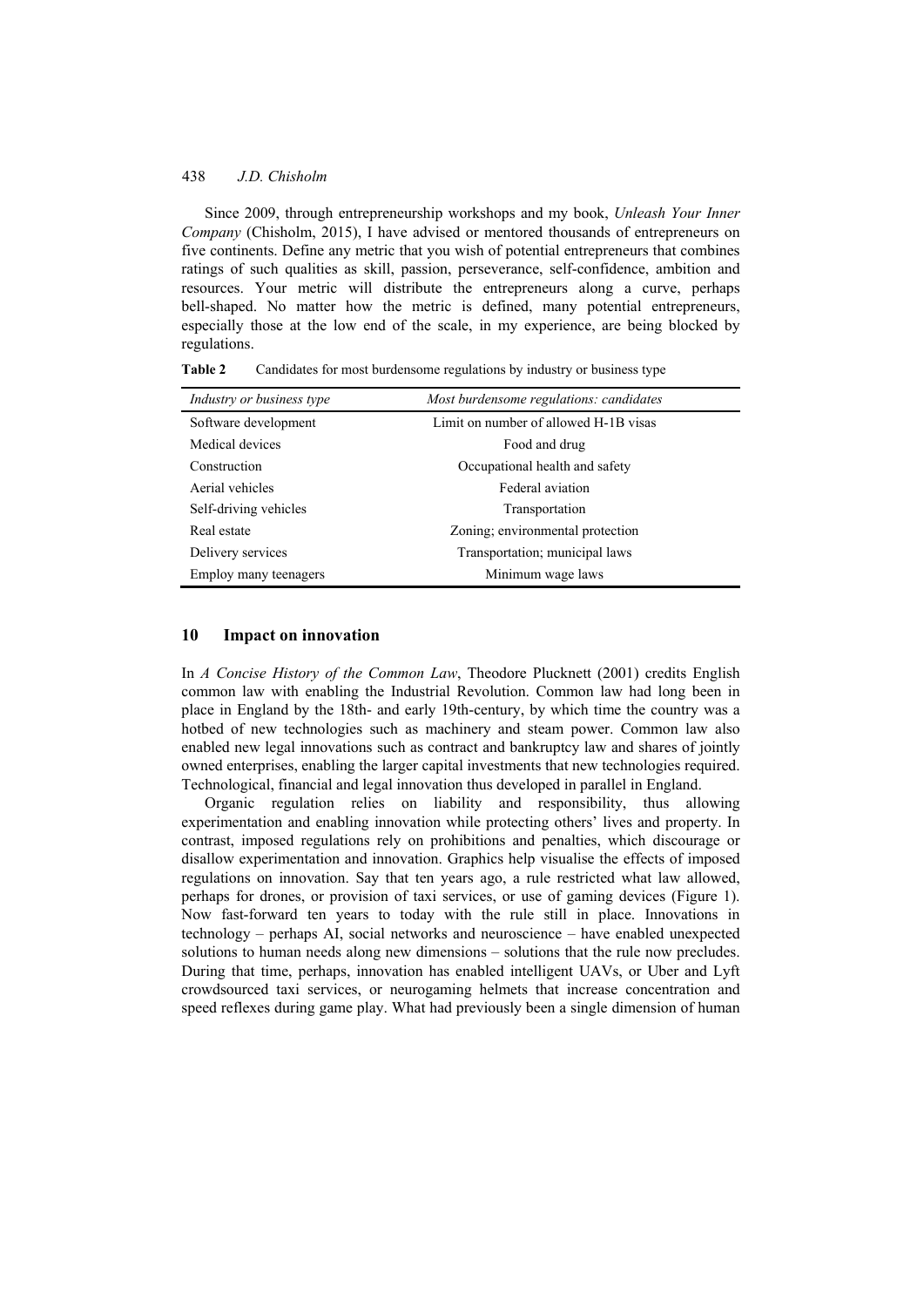needs disallowed by the rule are now *multiple* dimensions disallowed by the same rule (represented by three dimensions in Figure 2).

**Figure 1** Ten years ago, a rule (vertical line) bounded what was allowed and disallowed by law (see online version for colours)



Figure 2 Ten years later (today) (see online version for colours)



Notes: Innovation has enabled new dimensions of human needs to be satisfied. The same rule from Figure 1 now disallows satisfaction of those needs on multiple dimensions (shown as three dimensions here).

Now fast-forward again ten years into the future. Legislators and/or regulators have negotiated amendments to the rule, increasing its length by 20%. The rule has become an irregular, complicated surface between what is allowed and disallowed (Figure 3). This surface takes time and money to explore and comprehend and as we have seen, imparts more advantage to the well funded and well connected.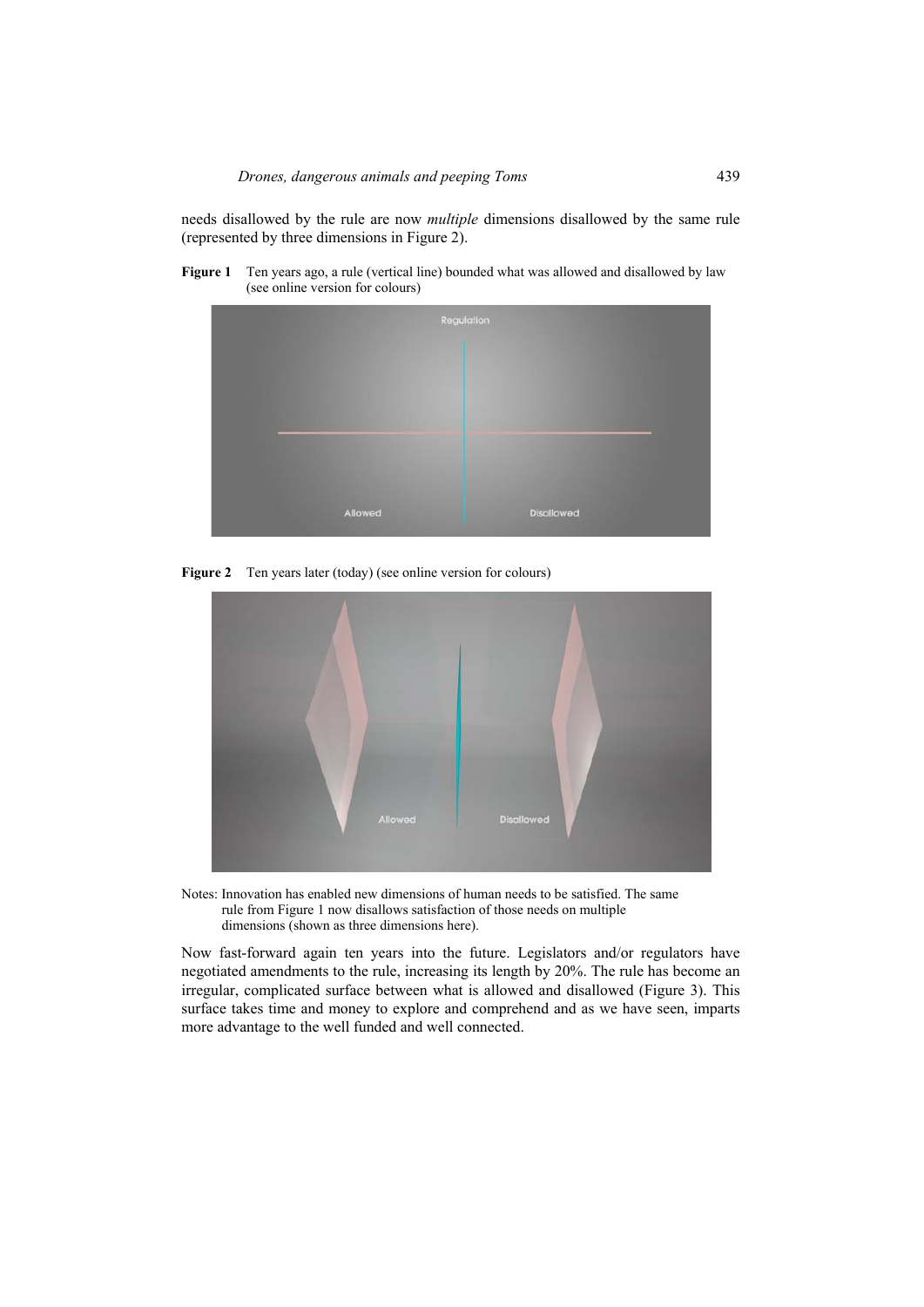

**Figure 3** Ten years later (from today) (see online version for colours)

Note: The rule has become an irregular, complicated surface between what is allowed and disallowed that takes time and money to explore and comprehend.

In less regulated industries, changing customer needs, demand, technologies and competition are the biggest risks and uncertainties a business faces. But in industries with heavier imposed regulations like financial services and health care and increasingly in all industries, business people not only have to become knowledgeable of the current regulatory regime but also have to make guesses about its probable momentum and direction. The biggest risks and uncertainties they face are the regulations themselves (i.e., regime uncertainty).



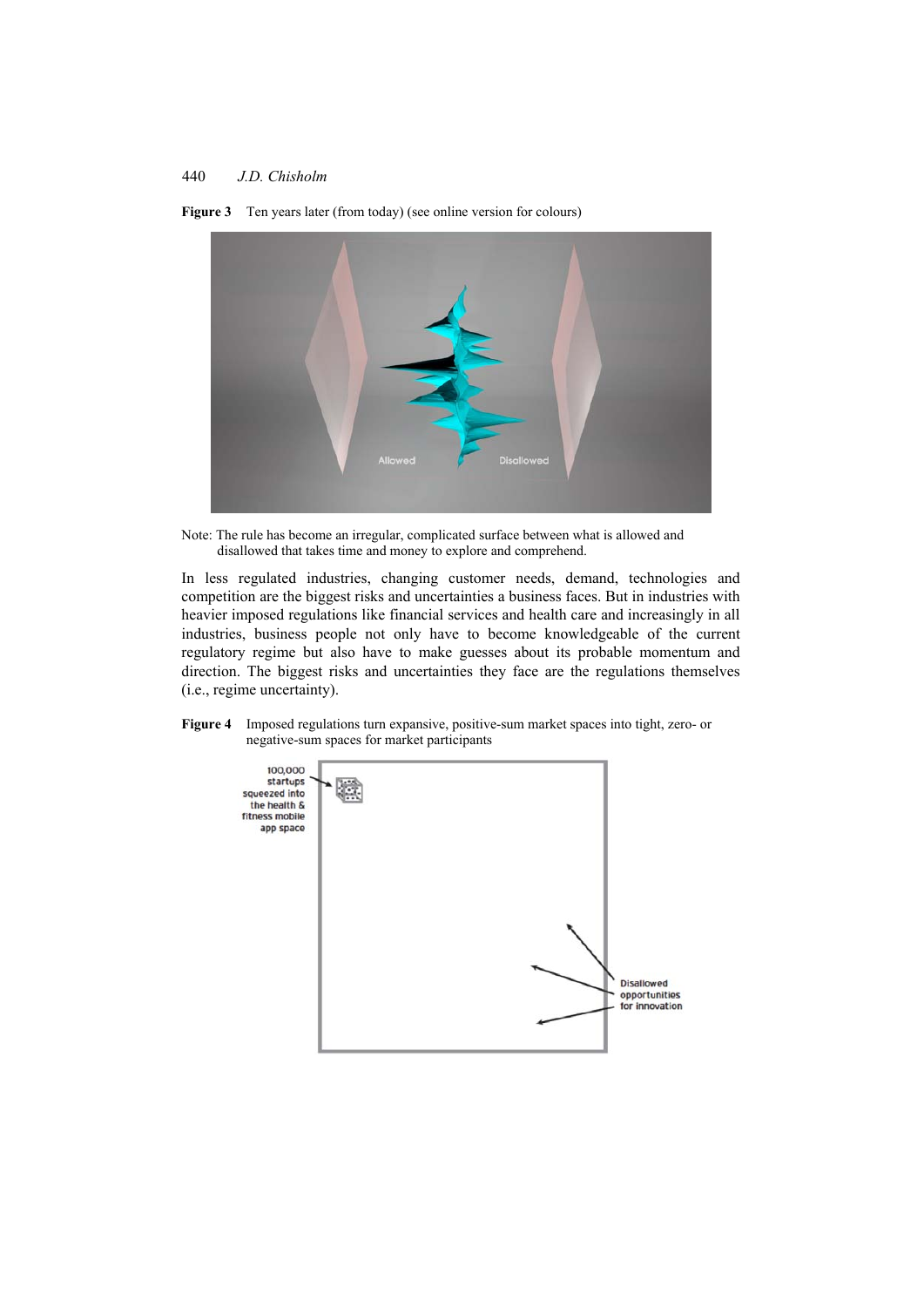Over 100,000 publishers crowd into the health and fitness segment of the mobile app market (Figure 4) (Boxall, 2014). Few of these crowded apps will survive. In contrast, there are relatively few startups in aviation, construction, consumer banking, education, medical devices, pharmaceuticals and postal services. Why? In part because regulations are more heavily imposed on these areas. Imposed regulations raise barriers to entry, further entrench the positions of existing players and increase the capital required of new market entrants. Kritikos (2014) cites 2012 World Bank data to show how (imposed) regulation and innovation are inversely related by country. If even a fraction of the mobile app entrepreneurs could be freed to address these other opportunities, those fields would see much more rapid advances and humanity would be far ahead of where it is today.

#### **11 Impact on economic growth**

Multiple studies have correlated countries' economic growth and development with greater use of common law, either as a result of more developed financial markets or greater security of contracts and property rights (Mahoney, 2001). Looking at economic growth rates around the globe, Paul G. Mahoney states, "Over the period 1960–1992, common law countries experienced, on average, a bit more than half a percent greater real per capita GDP growth per year than did civil law countries, controlling for starting per capita GDP, secondary school enrolment, population growth, investment and other factors".

In 'The Economic Consequences of Legal Origins', Porta et al. (2008, p.298) catalog other institutional and economic benefits of a common law system:

"Compared to French civil law, common law is associated with

- Better investor protection, which in turn is associated with improved financial development, better access to finance and higher ownership dispersion
- Lighter government ownership and regulation, which are in turn associated with less corruption, better functioning labour markets and smaller unofficial economies; and
- Less formalised and more independent judicial systems, which are in turn associated with more secure property rights and better contract enforcement".

When Botswana gained its independence in 1966, it inherited two forms of common law. First was its long-established 'customary' tribal law. Second, after 1885, the British introduced common law but ruled Botswana only lightly as a protectorate, giving stature to its tribal law (Acemoglu et. al., 2003). From 1965 to 1995, Botswana was the fastest growing country in the world, with an average annual rate of growth of 7.7%. During that time, Botswana moved from third-poorest nation in the world to upper-middle income nation. New York University economist Easterly (2006) advises developing nations to adopt common-law systems as tools for development.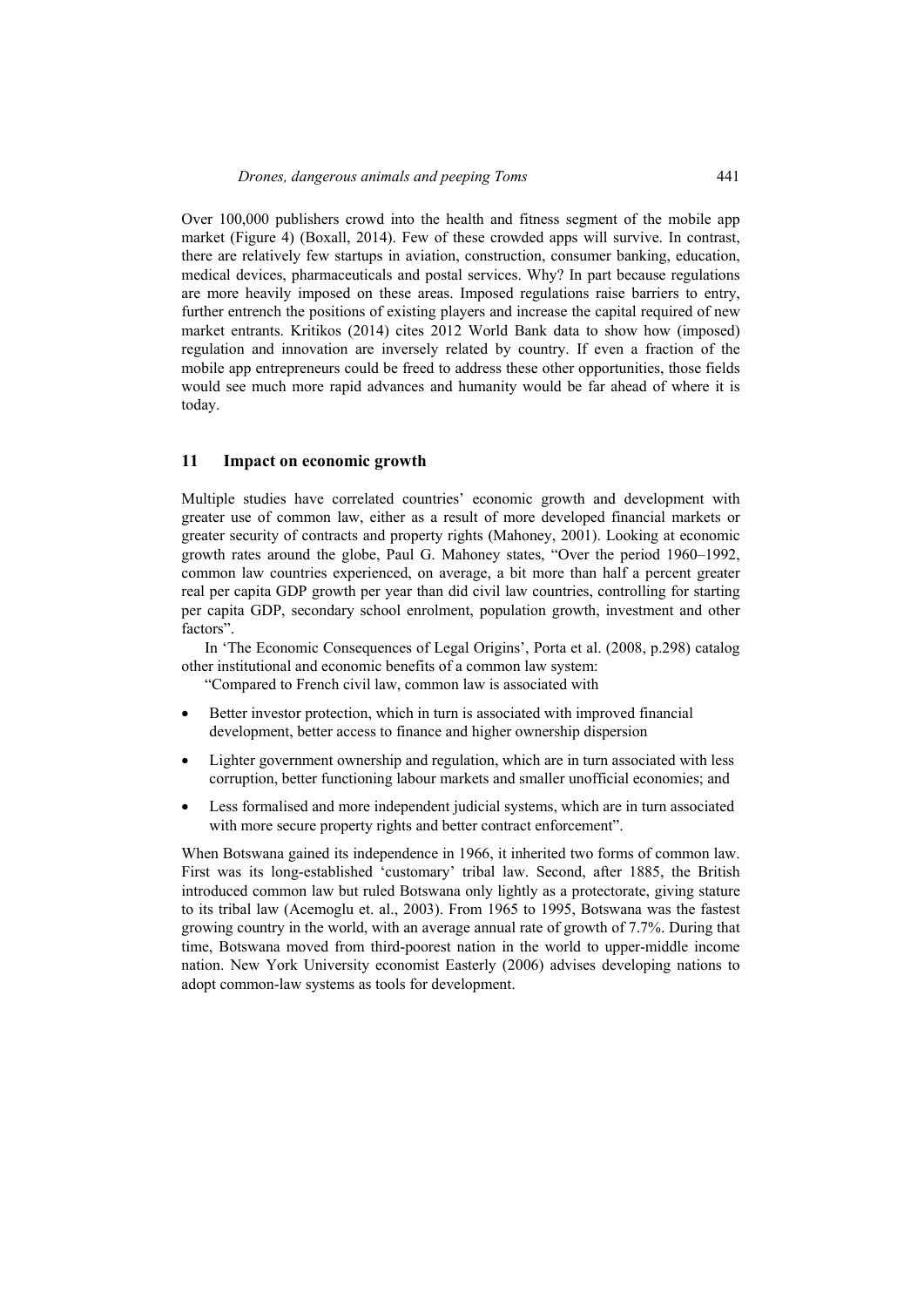## **12 Case study**

## *12.1 Self-driving cars and unmanned aerial vehicles*

Self-driving cars and commercial unmanned aerial vehicles (UAVs or drones) have the potential to greatly improve safety, access and quality of life for consumers; efficiency and logistics for businesses; and public transportation for municipalities and civil defence for nations. Self-driving cars don't get tired, distracted, intoxicated, or fall asleep and as a result have amassed far superior driving records to humans. Drones serve people in remote locations; victims of earthquakes and other natural disasters; and those with limited mobility. The many commercial and consumer applications of drones include farming, construction, filmmaking and extreme sports. Let's compare imposed and organic approaches to self-driving cars' and drones' regulation.

## *12.1.1 Imposed approaches*

Self-driving cars and UAVs are today illegal in the United States except under very restricted circumstances. As of this writing, self-driving cars are disallowed in all but eight states and the District of Columbia and even those jurisdictions require a human 'driver' present. As recently as August 2016, new Federal Aviation Administration (2016) regulations restricted drones to flying only:

- well away from airports
- up to 400 feet in altitude
- if they weigh less than 55 lbs  $(25 \text{ kg})$
- within visual sight of a certified operator who may operate only one drone at a time
- during daylight hours
- not over people.

FAA waivers are required to depart from these restrictions. Consider just one of these restrictions, limiting UAVs to within sight of their operators and during daylight hours. This restriction discourages innovators from developing drone capabilities such as:

- sensing airborne objects like birds, kites and other drones
- computing the positions of those objects and moving quickly to avoid them
- communicating with other drones to avoid collision
- 24/7 deliveries of pharmaceuticals, spare parts and electrical components.

Given these constraints, it is hardly surprising that the top worldwide manufacturer of non-military UAVs today is not US-based but Chinese: Shenzhen-based DJI Technology Company. DJI's drones are used for farming, construction, finding earthquake victims and all of the other applications listed above.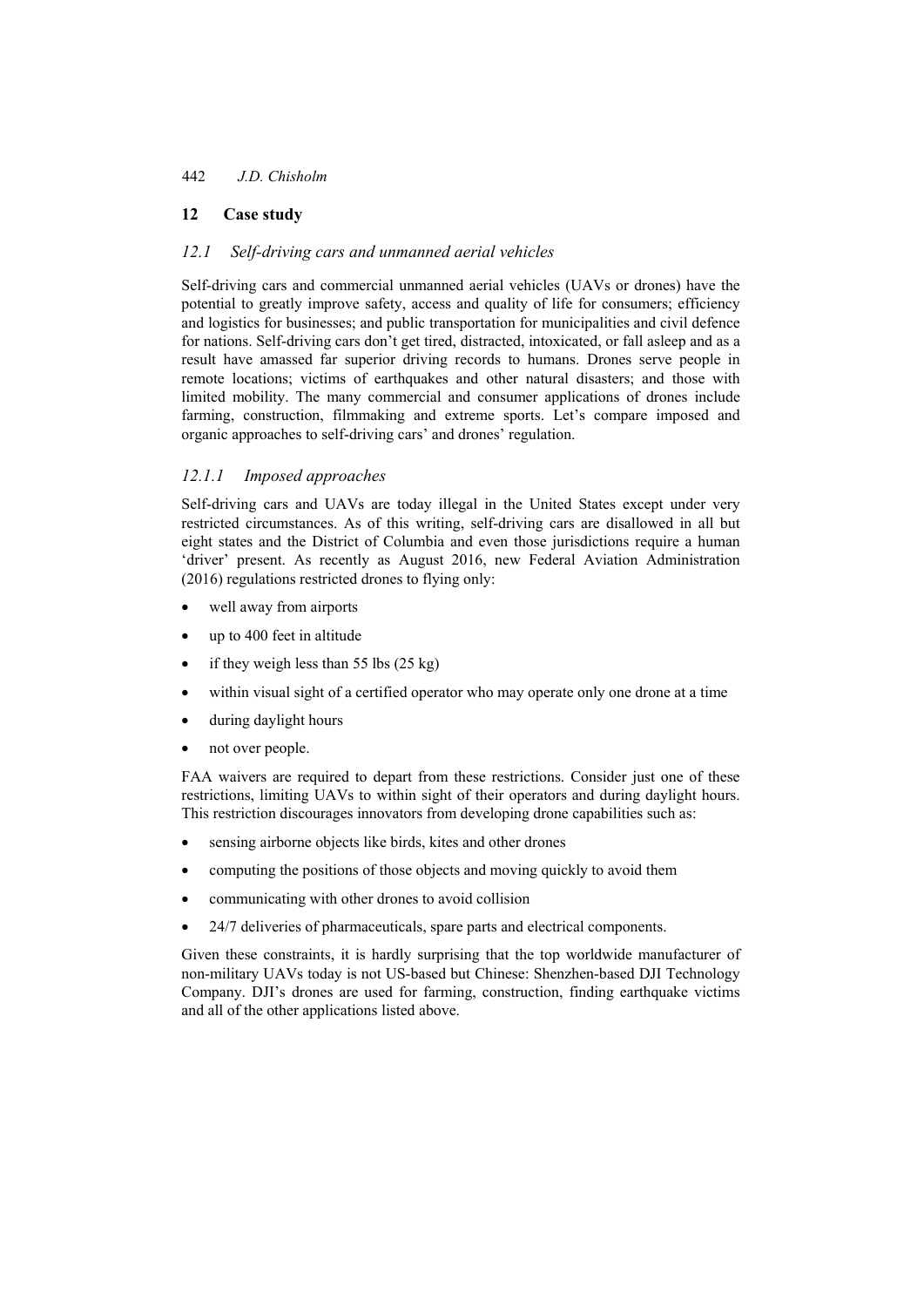## *12.1.2 Organic approaches*

In contrast, organic regulation of self-driving cars and UAVs might look to precedents such as the liability and responsibility of the owners of dangerous animals (Froomkin and Colangelo, 2014) and to 'Peeping Tom' laws. Common laws have long held owners responsible for controlling or restraining dangerous animals to protect other people. Owners of self-driving cars and UAVs that destroyed others' property or hurt or killed another person would be similarly responsible. Peeping Tom laws make it a crime to secretly peep into a room occupied by another person or to secretly photograph or video that person or room. Judges could naturally extend such laws to drones as well. To address negligence, wilful misconduct, or strict liability (harming someone through a defective product) in the use of self-driving cars and UAVs, common law would likely provide for or facilitate

- fines or imprisonment of the owners of irresponsible, invasive, or malicious self-driving cars or UAVs
- owners being able to hold irresponsible manufacturers responsible
- the use of interceptor UAVs to defend life, property and privacy from invasive or malicious UAVs.

For self-driving cars, the Rand Corporation concluded in a recent report that, "aggressive policymaker intervention is premature and would probably do more harm than good" [Anderson et al., (2014), p.149]. For drones, use of common law, while protecting life, property and privacy, would likely hasten development of the sensing, computation and communication innovations and applications bulleted above.

## **13 Recommendations for designing regulations**

Despite its many advantages, organic regulation is widely overlooked by regulators, lawmakers and policy makers. So the first task is to make them aware of organic regulation as a viable option. Going further, we recommend that they adopt organic approaches first, giving the approaches ample opportunity to work and superseding them with imposed regulations only with a full appreciation for the costs of doing so. If regulations must be imposed for public good, political, or other reasons, here are specific recommendations for designing and implementing them so they most closely emulate, evolve like, and offer benefits of organic regulation. We again use drones as examples:

1 Codify objectives and outcomes, not specifications

'Drones will operate safely and not harm people or property' assigns broad responsibility to drone owners/operators without dictating how to achieve that outcome. Entrepreneurs experiment with and test many technologies that improve safety in drone design and operation. Even industry insiders are often surprised by improvements. For regulators to specify *means* rather than *outcomes* limits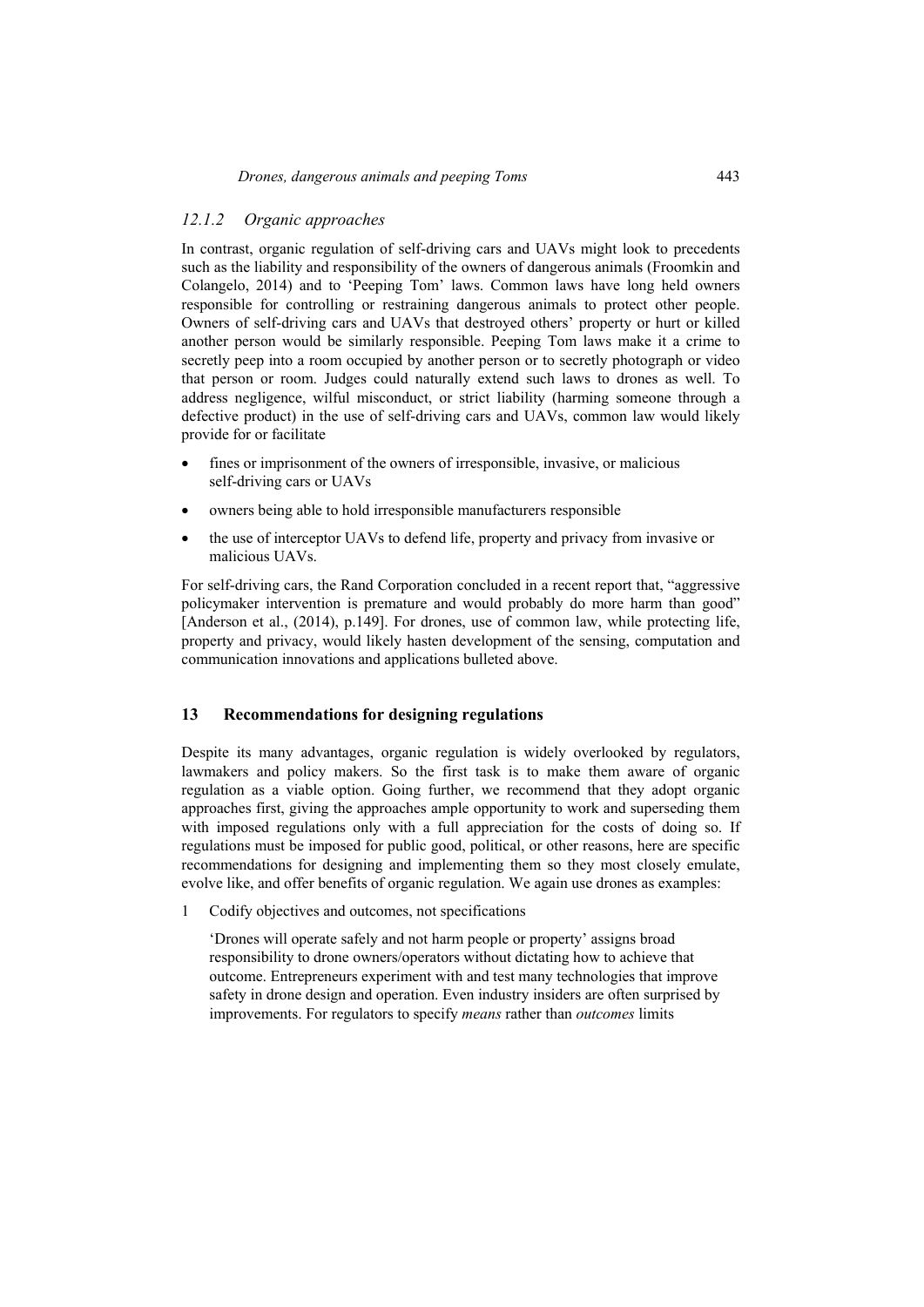experimentation, learning and ultimately public safety. 'Aircraft have the right of way over drones' holds drones or their owners/operators responsible for getting out of the way of aircraft (without dictating how). Contrast this approach with 'drones will operate within visual sight of their operators during daylight hours only', which strictly limits use of and deters innovation in drones.

2 Enable industrial and societal learning

Good regulations provide large spaces for learning. To achieve and retain global competitiveness, a country's industries need to be able to learn rapidly, ideally more rapidly than those of other countries; and to best enjoy the benefits of new technologies, societies need to be able to discover how best to apply them. An enabling regulation such as 'drones may freely operate up to 400 feet' (while operating safely, or not harming people or property, or staying far enough away from people or objects to avoid collision) provides manufacturers, entrepreneurs and consumers wide latitude to experiment with, market and try out new technologies, while protecting people and property.

3 Extend definitions of private property

People are naturally incentivised to protect, preserve, invest in and improve what they own, either for their own use or for sale or exchange. Shale natural gas and drilling likely developed first in the US because individual property rights in the form of mineral rights (unlike in many other countries) apply to the ground underneath one's land as well as that on earth's surface.<sup>8</sup> Even the UK, traditionally a common law jurisdiction, nationalised its onshore oil and gas reserves in 1934. The transfer of ownership of these reserves from individuals to the Crown reduced innovation in and development of these natural resources (Lowther, 2014). To avoid similar outcomes with UAVs, property owners should retain rights to some amount of airspace surrounding their property. This is not only for privacy as in the Peeping Tom case, but to encourage development of and investment in drones that improve and complement physical property (e.g., wash windows, paint, repair external walls and roofs, photograph/video events and provide security).

## **14 Recommendations for lawmakers and policy makers**

Here are broader recommendations for lawmakers and policy makers imposing regulations, so that those regulations most closely emulate organic regulation and avoid public-choice concerns and unintended consequences:

1 Devolve regulatory authority

Transferring or delegating authority from more central to more local jurisdictions:

- empowers legislators and regulators who are closest to and most informed of local conditions and can best tailor regulations to those conditions
- makes it easier to hold local legislators and regulators accountable
- enables jurisdictions to learn from one another's experiences and experiments.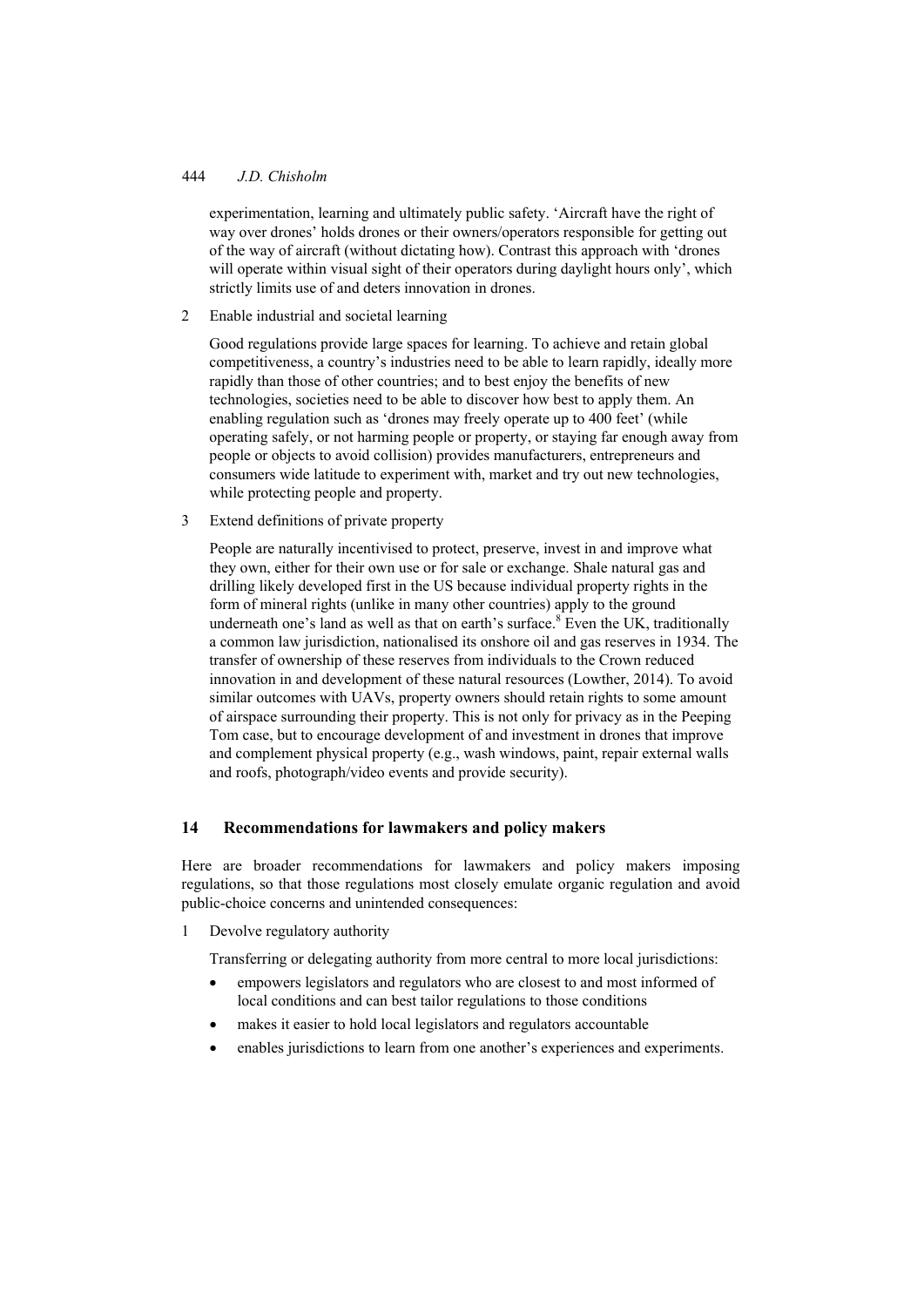Shale gas and drilling are regulated mostly by the states, who are sensitive to intrastate variations in geology and hydrology of shale formations. Such local oversight has helped enable the shale gas revolution, which has driven major reductions in natural gas costs (Brooks, 2011).

Online technologies today let decentralised networks of private citizens coordinate joint efforts and adapt to dynamic circumstances better than central authorities can. For example, the Harvard Kennedy School's Center for International Development finds that volunteers with cell phones can crowdsource and disseminate more timely and actionable earthquake and hurricane geographical and weather data than can official emergency response systems that gather and disseminate information centrally (Khwaja,  $2012$ )<sup>9</sup>.

More-local jurisdictions learn from and copy each other. For example, cities adopt best practices from each other for such services as parks and recreation, road maintenance, public transportation and police and fire protection. Beyond greater accountability, adaptability and productivity, multiple decentralised authorities exploring different paths in parallel mean greater and faster learning, benefiting everyone.

2 Cap the number of words and pages of each law or regulation and of total regulations

A brief regulation is not necessarily good, but a long, complicated regulation is almost certainly harmful. If the number of pages of a law exceeds about a hundred, neither legislators nor private citizens will readily absorb their contents, comprehend their probable consequences, or even read them. Having many words and pages makes it easy to hide special-interest provisions and invites lobbying and horsetrading to pass the legislation. Complicated regulations at once empower agencies and disempower the people that the agencies serve. Cap both the number of words and pages of each regulation and the total number of words and pages of the code of federal regulations. For every new number of words and pages added, eliminate equal numbers.

3 Create special economic zones

Starting in 1978, China recognised six locally autonomous special economic zones (SEZs). The first of these, Shenzhen, has been among the fastest growing economies in the world. In the 1970s, Shenzhen was a fishing village; today it is a sprawling metropolis of approximately 15 million people. A growing percentage of the world's newest technologies come from China and Shenzhen in particular, thanks to SEZs. Focusing specifically on automation, the Japanese city of Fukuoka has piloted Tokku, special deregulation zones that create low-risk, living laboratories for testing robots and drones (Weng et al., 2015).

Such zones may determine their own regulations and taxes and be partially or fully exempt from being taxed for or receiving state and federal funds. For example, the autonomous Basque Country of Spain collects all of its own taxes and pays to the Spanish federal government a fixed 7% to 8% of those taxes, generally lower than the rest of Spain. This arrangement promotes accountability and efficiency and has helped the Basque region achieve and maintain the highest per capita income in Spain.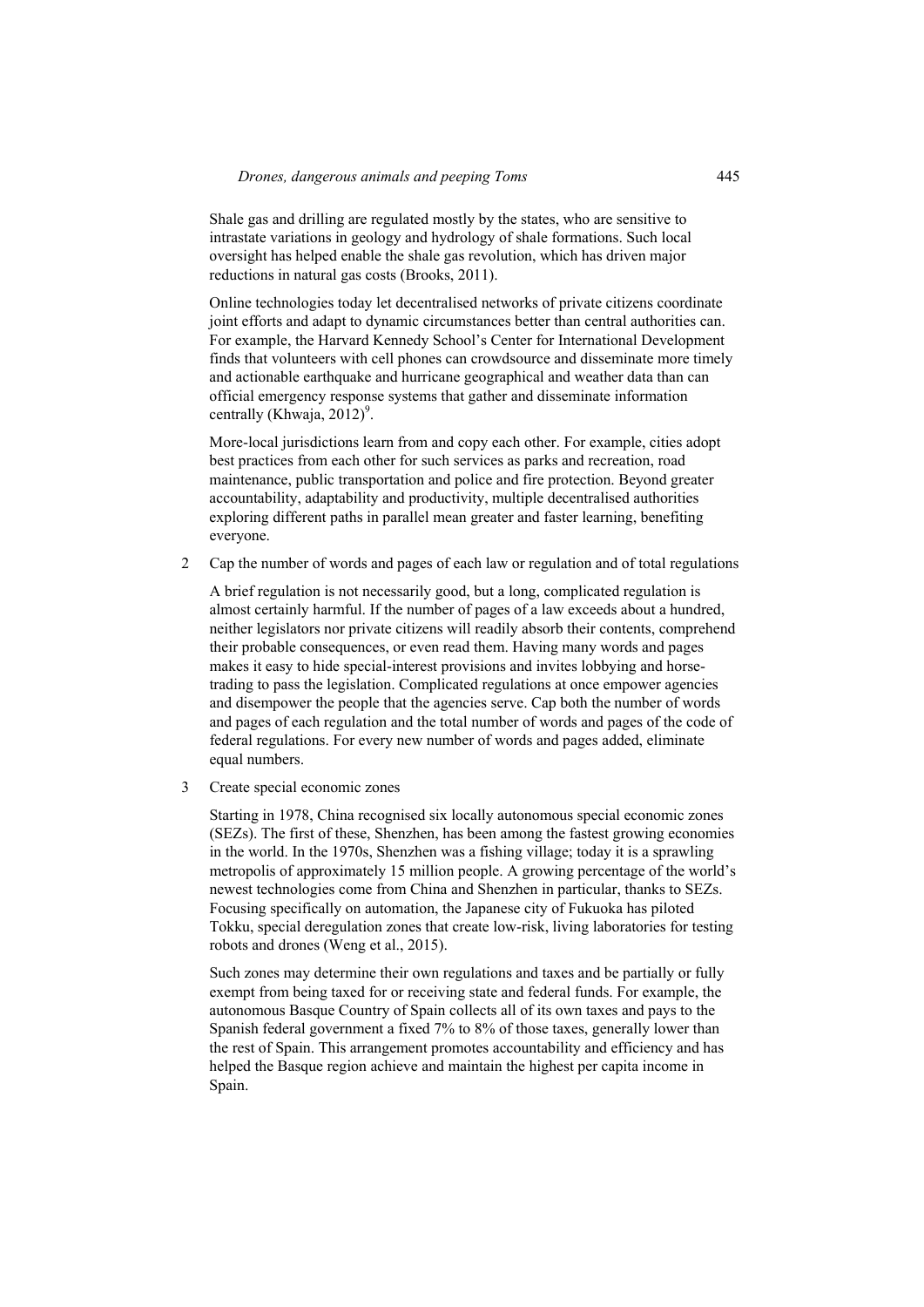Eight of the most economically depressed cities in the United States are Akron, Ohio; Cleveland, Ohio; Detroit, Michigan; Flint, Michigan; Gary, Indiana; Lansing, Michigan; Stockton, California; and Toledo, Ohio. To revitalise these and other depressed areas, turn them into SEZs. Government commitments to SEZs must be genuine and long term – on the order of decades, not merely years – to persuade entrepreneurs that they are not bait-and-switch gimmicks to get them to move and start businesses there. But if the commitments are genuine and long term, expect entrepreneurs and investors to be attracted to and transform these blighted areas. As these pockets of economic freedom and growth make the advantages of SEZs visible, further expect other cities and regions of the USA to clamour for similar treatment.

4 Use innovation impact assessments

Make innovation impact assessments (IIAs) part of the vetting of proposed regulations. IIAs are similar to environmental impact assessments, assessing how wildlife will coevolve over years with real estate developments and landscaping. Both innovation and the environment are complex systems with aspects that are nonlinear or chaotic that simply cannot be predicted. But where a regulation's impact on innovation can be documented or reasonably predicted, it should be included in regulatory review and approval.

At the Neurogaming 2013 conference, panellists openly shared tips with entrepreneurs on how to avoid the Food and Drug Administration. If your game measures heart rate, don't advertise that fact; otherwise, the game may be considered a medical device and subject to FDA scrutiny. The detrimental impact of FDA regulations on such promising new industries would be highlighted in IIAs and cause regulators to either narrow the scope of regulations or exempt the industries.

5 Test regulation on small scales first

If unexpected costs and consequences overwhelm a regulation's benefits in a smaller jurisdiction, they will likely do so as well in a larger jurisdiction where the regulation's overall fit with history, practices and economic conditions is necessarily worse. Enacting the exact provisions of the US ACA in a state or region first would likely have revealed its perverse economic incentives before and thus informed its nationwide roll out.

6 Include sunset clauses in statutes

Technology is changing life and society at an ever-increasing rate, so the period of time a rule goes unreviewed should systematically decline. Consider letting every statute expire in no more than ten years, with the limit declining continuously by 10% every decade starting today. For any statute enacted in 2017, its limit would be ten years. For one enacted or re-enacted in 2027, the limit would be nine years. If one enacted or re-enacted in 2027 still made sense in 2036, it could then be re-enacted for eight years.

7 Measure and manage performance by jurisdiction

The World Bank annually reports its ease of doing business index for approximately 189 countries and regions around the globe. The index measures how easy or hard it is for a local entrepreneur to open and run a small to medium-sized business when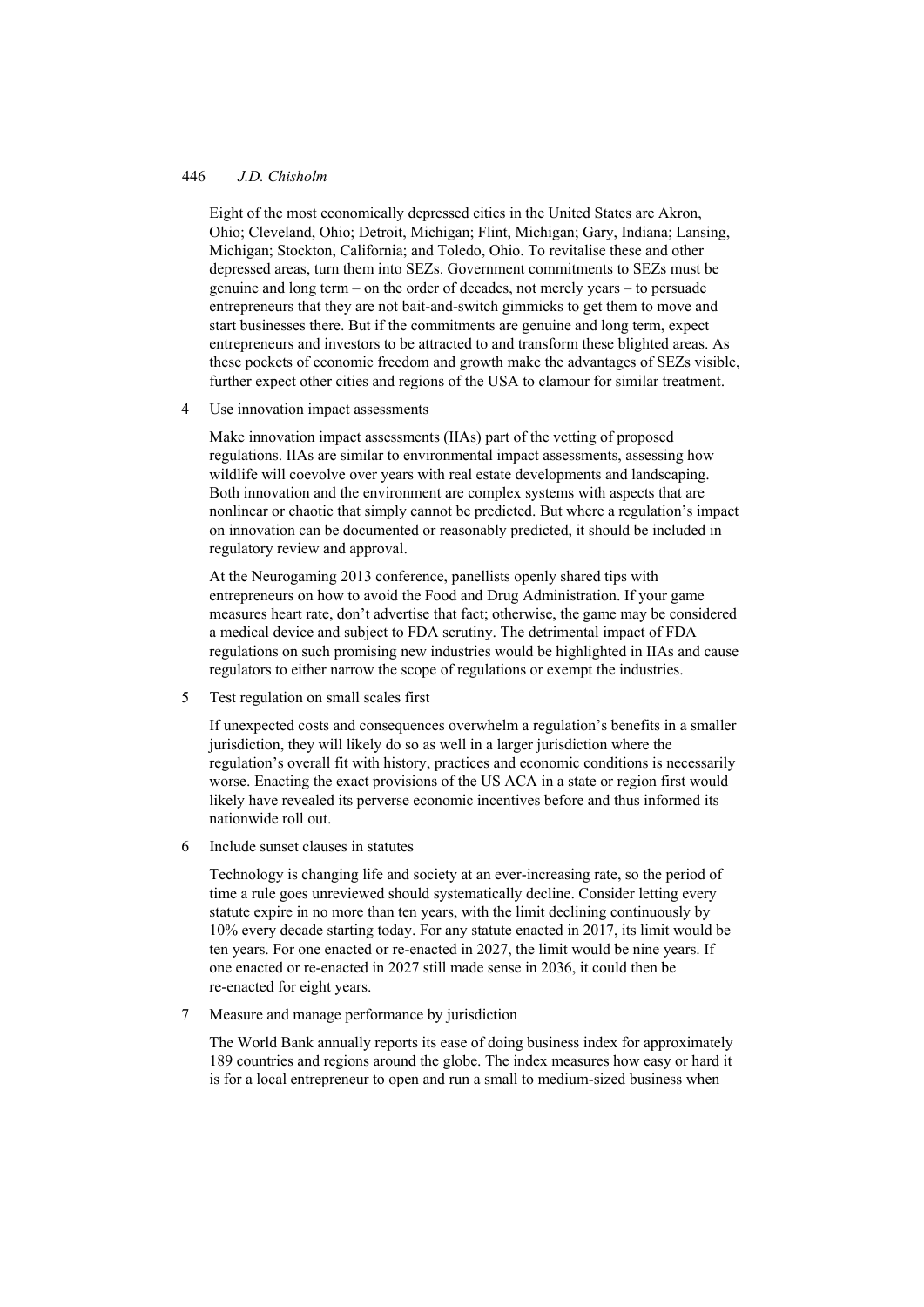complying with relevant regulations. It measures and tracks changes in regulations affecting 11 areas in the life cycle of a business. A favourable ease of doing business overall ranking (i.e., a low rank, starting with #1) means the regulatory environment is conducive to starting and operating a business in that country or region (World Bank Group, 2015).

Wherever a country ranks on the index, a worthwhile and aggressive five-year goal for its political leadership is to *cut its ranking in half*. If a country currently ranks #100, make it a goal to be #50 by 2022. If a country currently ranks #20, make it a goal to be #10 by 2022. This very tangible, measureable goal will benefit all citizens of that country.

The United States has declined in the World Bank's overall ranking from #3 in 2005 to #7 in 2015, when it was surpassed by Singapore, New Zealand, Hong Kong, Denmark, South Korea and Norway (World Bank Group, 2015). A great and worthy goal for the USA to regain its freedom and leadership in innovation and global competitiveness, would be to return to the #3 or #4 rank by the year 2022. And then to #1 by 2027.

## **15 Summary and conclusions**

We have compared organic and imposed regulatory regimes of societies and economies and seen how they interact and co-evolve. Organic regulation – social customs, markets, private agreements and common law – more closely reflects the complex systems nature of and closely evolves with economies and societies.

Imposed regulations – federal, state and local statutes, regulatory agency promulgations and executive orders – introduce public choice concerns, unintended consequences and greater risk of error and corruption. Imposed regulations are also less predictable long term than common law. Empirical and other evidence shows that use of organic regulation is associated with greater entrepreneurship, innovation and economic development and growth. Greater use of case-based law, a form of organic regulation, is especially important in heterogeneous environments where technological change is rapid. In case studies of self-driving vehicles and drones, we directly compare use of imposed and organic regimes. We recommend that regulators, lawmakers and policymakers adopt organic approaches first, giving them ample opportunity to work and superseding them with imposed regulations only with a full appreciation for the costs of doing so. When statutes are necessary, we recommend designing and implementing them, to the extent possible, to emulate common law.

## **Acknowledgements**

The author thanks Dorothy J. Glancy of the Santa Clara University School of Law, Monika Gruter of the Gruter Institute for Law and Behavioral Research, and Oliver Goodenough of the Vermont Law School for insightful discussions.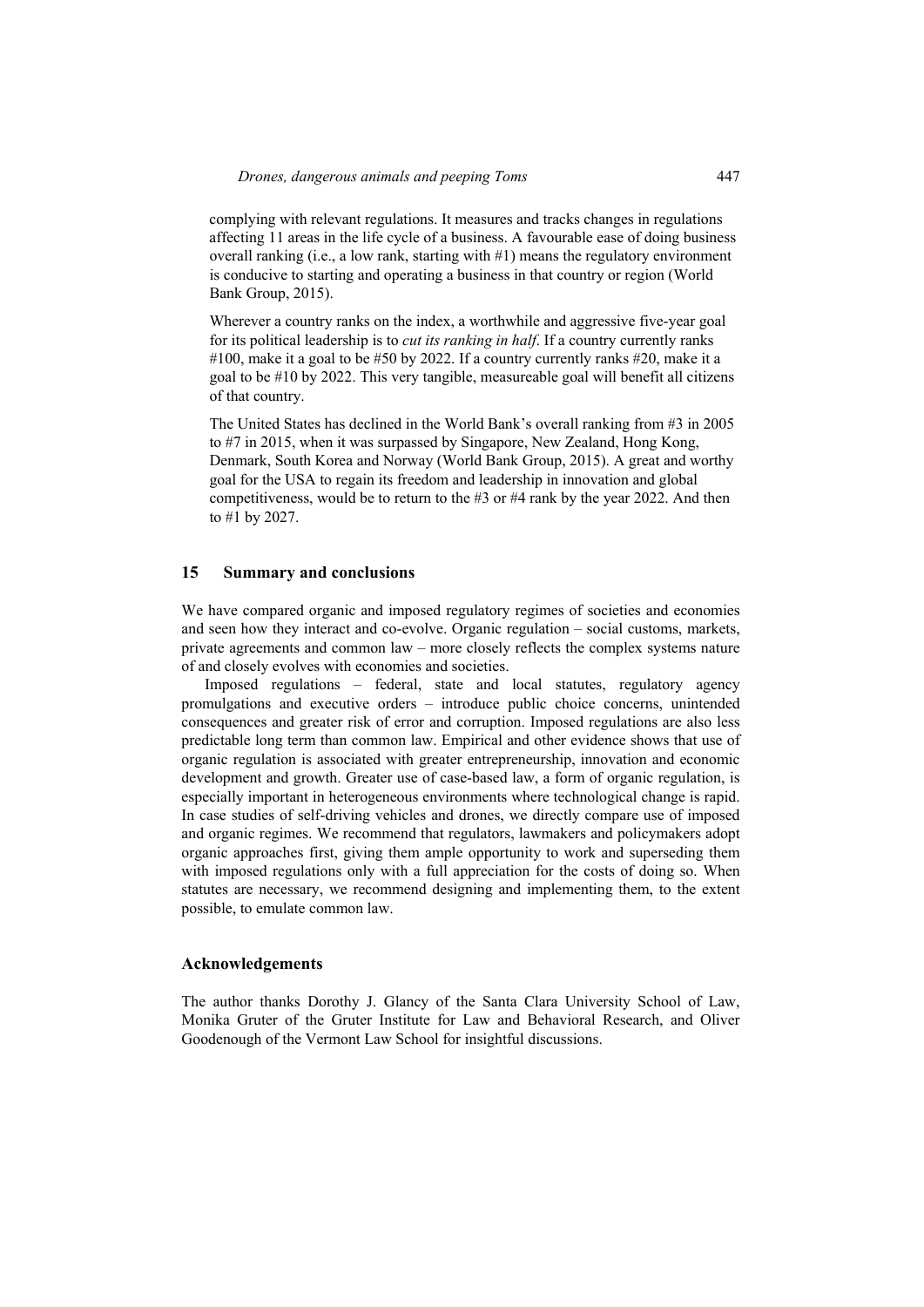#### **References**

- Acemoglu, D. (2009) *The Crisis of 2008: Structural Lessons for and from Economics* [online] http://economics.mit.edu/files/3703 (accessed 28 October 2016).
- Acemoglu, D., Johnson, S. and Robinson, J. (2003) 'An African success story: Botswana', in Rodrik, D. (Ed.): *In Search of Prosperity: Analytic Narratives on Economic Growth*, pp.80–119, Princeton University Press, Princeton, NJ.
- Anderlini, L., Felli, L. and Riboni, A. (2008) *Statute Law or Case Law* [online] http://faculty.georgetown.edu/la2/StatuteCase.pdf (accessed 12 November 2016).
- Anderson, J.M., Kalra N., Stanley, K.D., Sorenson, P., Samaras, C. and Oluwatola, O.A. (2016) *Autonomous Vehicle Technology: A Guide for Policymakers*, Rand Research Reports [online] www.rand.org/content/dam/rand/pubs/research\_reports/rr400/rr443-2/rand\_rr443-2.pdf (accessed 27 October 2016).
- Atiyah, P.S. (1985) 'Common law and statute law', *The Modern Law Review*, Vol. 48, No. 1, pp.1–28.
- Avelar, P. and Sibilla, N. (2014) *Braiding Freedom Report*, Institute for Justice [online] http://braidingfree.wpengine.com/#report (accessed 26 October 2016).
- Boxall, A., (2014) *2014 is the Year of Health and Fitness Apps, Says Google*, Digital Trends [online] http://www.digitaltrends.com/mobile/google-play-store-2014-most-downloaded-apps/ (accessed 27 October 2016).
- Brooks, D. (2011) *The Shale Gas Revolution*, The New York Times, 4 November [online] http://www.nytimes.com/2011/11/04/opinion/brooks-the-shale-gas-revolution.html (accessed 27 October 2016).
- Calabresi, G. (1982) *A Common Law for the Age of Statutes*, Harvard University Press, Cambridge, MA.
- Carpenter II, D.M., Knepper, L, Erickson, A.C. and Ross, J.K. (2012) *License to Work: A National Study of Burdens from Occupational Licensing*, Institute for Justice [online] http://ij.org/report/license-to-work/introduction/ (accessed 31 October 2016).
- CBS (2014) *Florida Bartender Fighting Growler Craft Beer Jug Ban*, CBSNews, [online] http://www.cbsnews.com/news/florida-bartender-fighting-growler-craft-beer-jug-ban/ (accessed 26 Oct 2016).
- Chisholm, J. (2013) *If You Remember 'Peak Oil' And 'Peak Wireless Spectrum*, You're Laughing Now, Forbes, 14 August [online] http://www.forbes.com/sites/johnchisholm/2013/08/14/ifyou-remember-peak-oil-and-peak-wireless-spectrum-youre-laughing-now/ (accessed 12 November 2016).
- Chisholm, J. (2015) *Unleash your Inner Company: Use Passion and Perseverance to Build Your Ideal Business*, Greenleaf Book Group, Austin, TX.
- City of Philadelphia (2001) *City of Philadelphia Business Privilege Task Regulations* [online] http://www.phila.gov/trb/pdfs/bpt\_regulations\_form.pdf (accessed 26 October 2016).
- Colander, D. and Kuper, R. (2014) *Complexity and the Art of Public Policy: Solving Society's Problems from the Bottom Up*, Princeton University Press, Princeton, NJ.
- Damaška, M.R. (1986) *The Faces of Justice and State Authority: A Comparative Approach to the Legal Process*, Yale University Press, New Haven.
- Dumitru, S. (2016) *Passports were A 'Temporary' War Measure*, Foundation for Economic Education [online] https://fee.org/articles/passports-were-a-temporary-war-measure/ (accessed 31 October 2016).
- Easterly, W. (2006) *The White Man's Burden: Why the West's Efforts to Aid the Rest Have Done So Much Ill and so Little Good*, Penguin Press, New York.
- Ellickson, R.C. (1986) *Of Coase and Cattle: Dispute Resolution Among Neighbors in Shasta County*, Faculty Scholarship Series, Paper 466.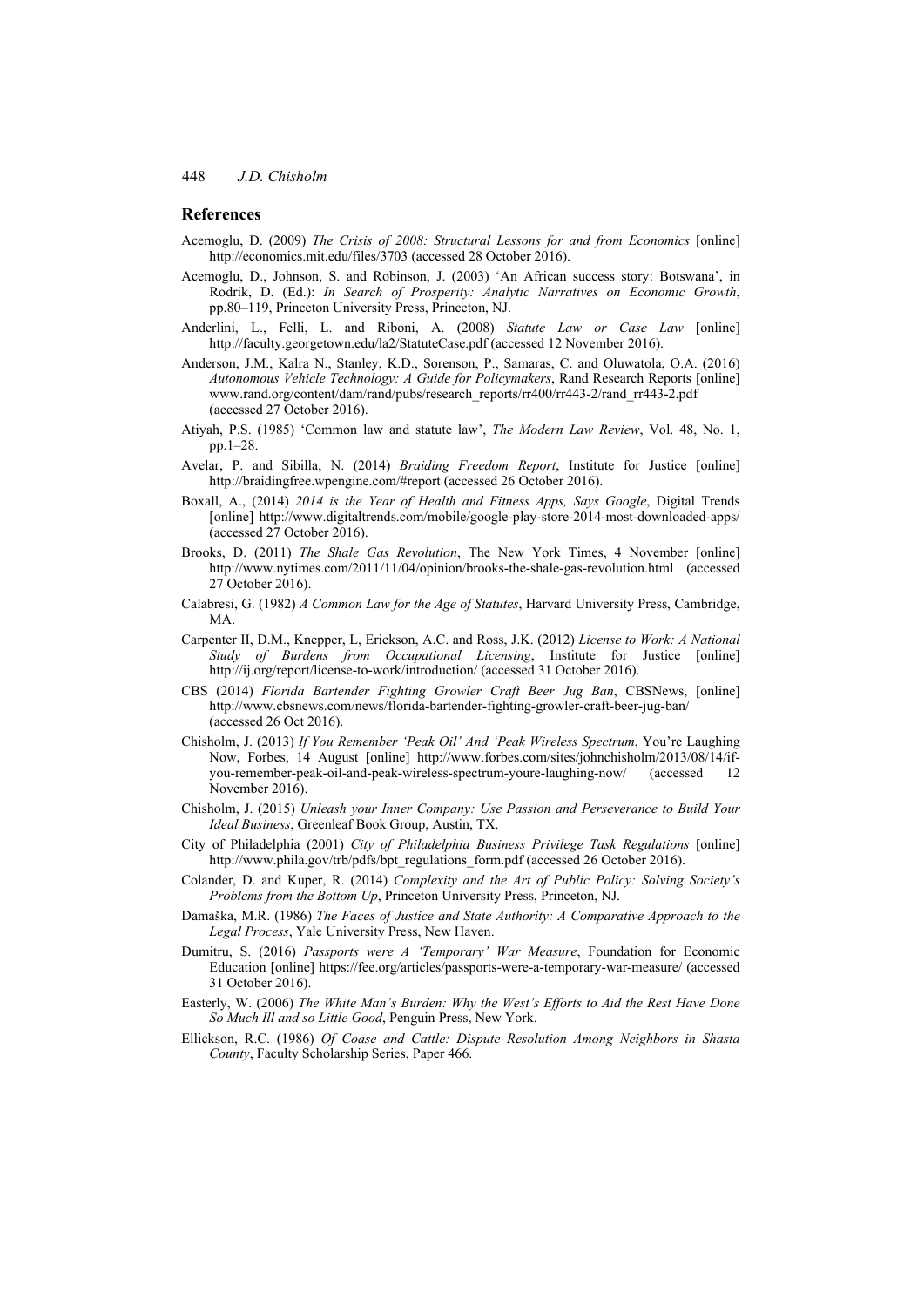- Federal Aviation Administration (2016) *Summary of Small Aircraft Rule Part 107*, FAA News, Federal Aviation Administration [online] http://www.faa.gov/uas/media/part\_107\_summary. pdf (accessed 27 October 2016).
- Federal Register (2014) *Document Pages Annual Percentage Change 1976–2013*, Federal Register [online] https://www.federalregister.gov/uploads/2014/04/ofr-statistics-charts-all1-1-1-2013. pdf (accessed 27 October 2016).
- Froomkin, A.M. and Colangelo, Z. (2014) *Self-Defense Against Robots*, Selected Works of A, Michael Froomkin [online] https://works.bepress.com/amichael\_froomkin/2/ (accessed 27 October 2016).
- Goodenough, O.R. (2011) 'When 'stuff happens' isn't enough: how an evolutionary theory of doctrinal and legal system development can enrich comparative legal studies', *Review of Law & Economics*, Vol. 7, No. 3, pp.805–820.
- Hadfield, G.K. (2006) 'The quality of law in civil code and common law regimes: judicial incentives, legal human capital and the evolution of law', paper presented at the *Annual American Law & Economics Association Meeting*.
- Hasnas, J. (2008) 'The depoliticization of law', *Theoretical Inquiries in Law*, Vol. 9, No. 2, Article 9, Celga Center for Interdisciplinary Research of the Law, Tel Aviv University.
- Higgs, R. (1987) *Crisis and Leviathan: Critical Episodes in the Growth of American Government*, Oxford University Press, New York.
- Holmes Jr., O.W. (1923) *The Common Law*, Little, Brown, Boston.
- Internal Revenue Service (2014) *Determination of Worker Status for Purposes of Federal Employment Taxes and Income Tax Withholding*, Internal Revenue Service [online] https://www.irs.gov/pub/irspdf/ fss8.pdf (accessed 26 Oct 2016).
- Johnson, S., La Porta, R., Lopez-de-Silanes, F. and Shleifer, A., (2000) 'Tunneling', *American Economic Review*, Vol. 90, No. 2, pp.22–27.
- Khwaja, A.I. (2012) *Natural Disasters Decentralized Responses: Evidence for Policy Design*, Presentation at Center for International Development [online] http://www.hks .harvard.edu/index.php/content/download/70466/1254674/version/1/file/Natural+DisastersAsi m.pdf (accessed 12 October 2016).
- Kimbrough, E.O., Smith, V.L. and Wilson, B.J. (2010) 'Exchange, theft, and the social formation of property', *Journal of Economic Behavior & Organization*, Vol. 74, No. 3, pp.206–229.
- Kritikos, A.S. (2014) *Entrepreneurs and their Impact on Jobs and Economic Growth*, IZA World of Labor [online] http://wol.iza.org/articles/entrepreneurs-and-their-impact-on-jobs-andeconomic-growth-1.pdf (accessed 5 November 2016).
- Lansing, J.S. and De Vet, T.A. (2012) 'The functional significance of Balinese water temples: a reply to critics', *Human Ecology*, Vol. 40, No. 3, pp.453–467.
- Lowther, E. (2014) *Location, Salvation, Damnation*, BBC News, 29 January [online] http://www.bbc.com/news/ukpolitics-25742871 (accessed 31 October 2016).
- Lynn, B.C. and Khan, L. (2012) *Out of Business*, New America Foundation [online] http://newamerica.net/publications/policy/out\_of\_business (accessed 26 October 2016).
- Mahoney, P.G. (2001) 'The common law and economic growth: Hayek might be right', *The Journal of Legal Studies*, Vol. 30, No. 2, pp.503–525.
- Martin, A. and Von Laer, W. (2016) 'Regime uncertainty and the great recession', *Independent Review*, Vol. 20, No. 4, pp.547–568.
- Mitchell, M. (2009) *Complexity: A Guided Tour*, Oxford University Press, Oxford.
- Neumark, D. and Wascher, W. (2006) *Minimum Wages and Employment: A Review of Evidence from the New Minimum Wage Research*, National Bureau of Economic Research Working Paper 12663.
- Norton, R. (2008) *Unintended Consequences*, The Concise Encyclopedia of Economics Library of Economics and Liberty [online] http://www.econlib.org/library/enc/ unintendedconsequences.html (accessed 26 October 2016).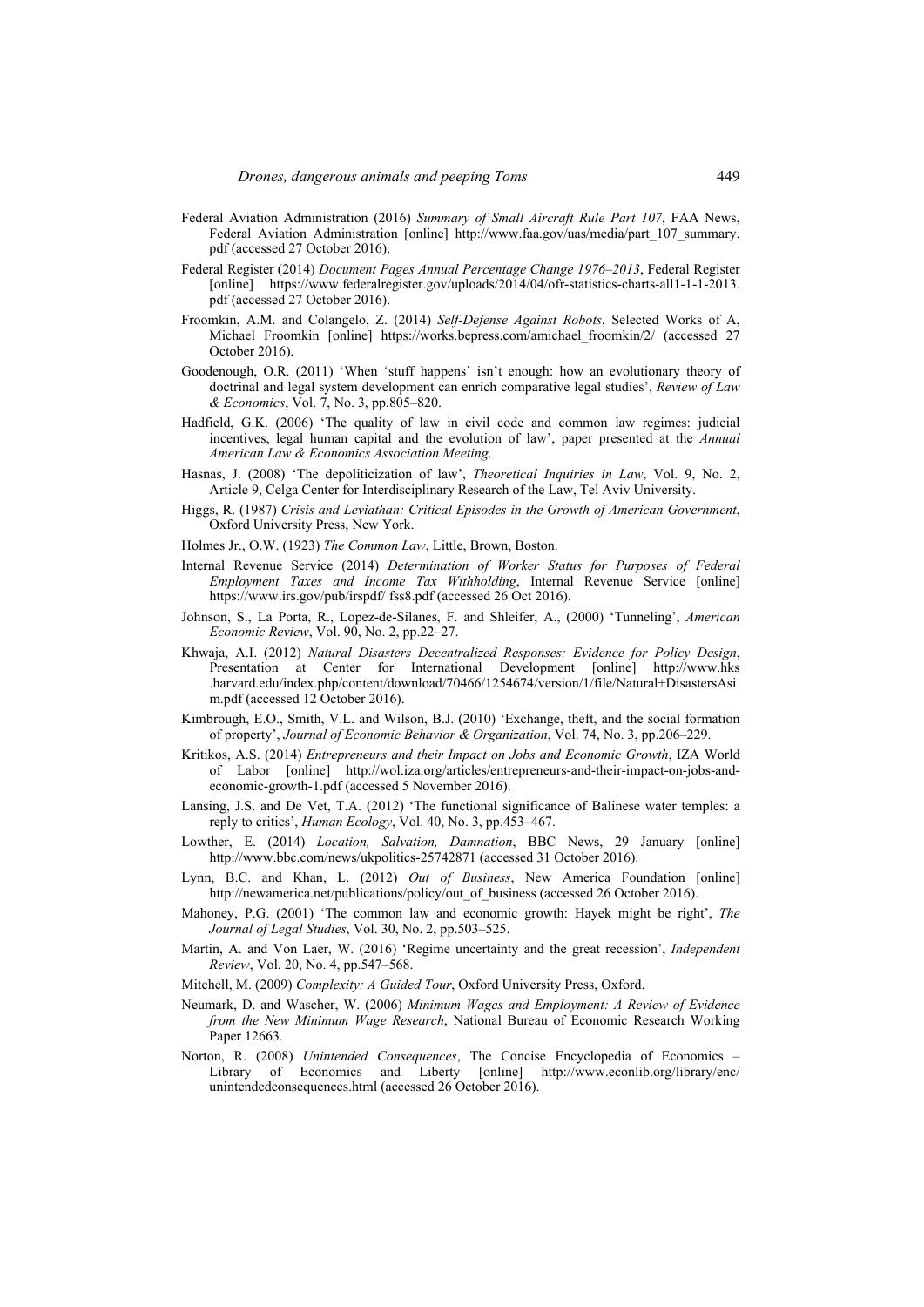- Ostrom, E. (1990) *Governing the Commons: The Evolution of Institutions for Collective Action*, Cambridge University Press, Cambridge.
- Page, S.E. (2007) *The Difference: How the Power of Diversity Creates Better Groups, Firms, Schools and Societies*, Princeton University Press, Princeton.
- Pear, R. (1990) *Faster Approval of AIDS Drugs Is Urged*, New York Times, 15 August, http://www.nytimes.com/1990/08/16/us/faster-approval-of-aids-drugs-is-urged.html (accessed 28 October 2016).
- Pierre, G. and Scarpetta, S. (2013) 'Do firms make greater use of training and temporary employment when labor adjustment costs are high?', *IZA Journal of Labor Policy 2.1*, Vol. 2, No. 1, p.15.
- Ponzetto, G.A.M. and Fernandez, P.A. (2008) 'Case law versus statute law: an evolutionary comparison', *The Journal of Legal Studies*, Vol. 37, No. 2, pp.379–430.
- Porta, R.L., Lopez-De-Silanes, F. and Shleifer, A. (2007) *The Economic Consequences of Legal Origins*, National Bureau of Economic Research Working Paper 13608.
- Reed, L. (2015) *Are We Rome?*, Foundation for Economic Education, Atlanta, GA.
- Remnick, D. (1990) *Soviet Union's 'Shadow Economy' Bribery, Barter, Black-Market Deals are the Facts of Life*, The Seattle Times, 22 September [online] http://community.seattletimes.nwsource.com/archive/?date=19900922 (accessed 26 October 2016).
- Smith, V. (2008) *Rationality in Economics: Constructivist and Ecological Forms*', Vol. 16–18, pp.192–194, Cambridge University Press, Cambridge.
- Stringham, E.P. (2015) *Private Governance: Creating Order in Economic and Social Life*, Oxford University Press, New York and Oxford.
- Taleb, N.N. (2012) *Antifragile: Things that Gain from Disorder*, Random House, New York.
- The Economist (2013) *What is the Difference Between Common and Civil Law?*, http://www.economist.com/blogs/economist-explains/2013/07/economist-explains-10/ (accessed 12 November 2016).
- Weng, Y.H., Sugahara, Y., Hashimoto, K. and Takanishi, A. (2015) 'Intersection of 'Tokku' special zone, robots and the law: a case study on legal impacts to humanoid robots', *International Journal of Social Robotics*, Vol. 7, No. 5, pp.841–857.
- World Bank Group (2015) *Doing Business Measuring Business Regulations*, World Bank Group, [online] http://www.doingbusiness.org/ (accessed 27 October 2016).
- Zywicki, T. (2003) 'The rise and fall of efficiency in the common law: a supply-side analysis', *97 Nw. U. L. Rev.*, Vol. 1551, No. 2, pp.1584–1587.

## **Notes**

- See 'exceptional fossils reveal the earliest evidence of social behavior in mammals', http://phys.org/news/2011-05-exceptional-fossils-reveal-earliest-evidence.html, 9 May 2011.
- 2 Zywicki (2003) notes that from the 17th to 19th centuries, thanks to such innovations as the printing press that made historical case records more widely available, the common-law principle of stare decisis gradually evolved from merely illustrative to more binding in both England and North America. As it did so, the principle strengthened the continuity, comprehensibility and predictability of law, but also invited manipulation of judicial precedent and 'rent-seeking' since later cases would more likely comply with prior ones. As a result, Hasnas (2008) distinguishes between 'old' (or 'early') and 'modern' common law.